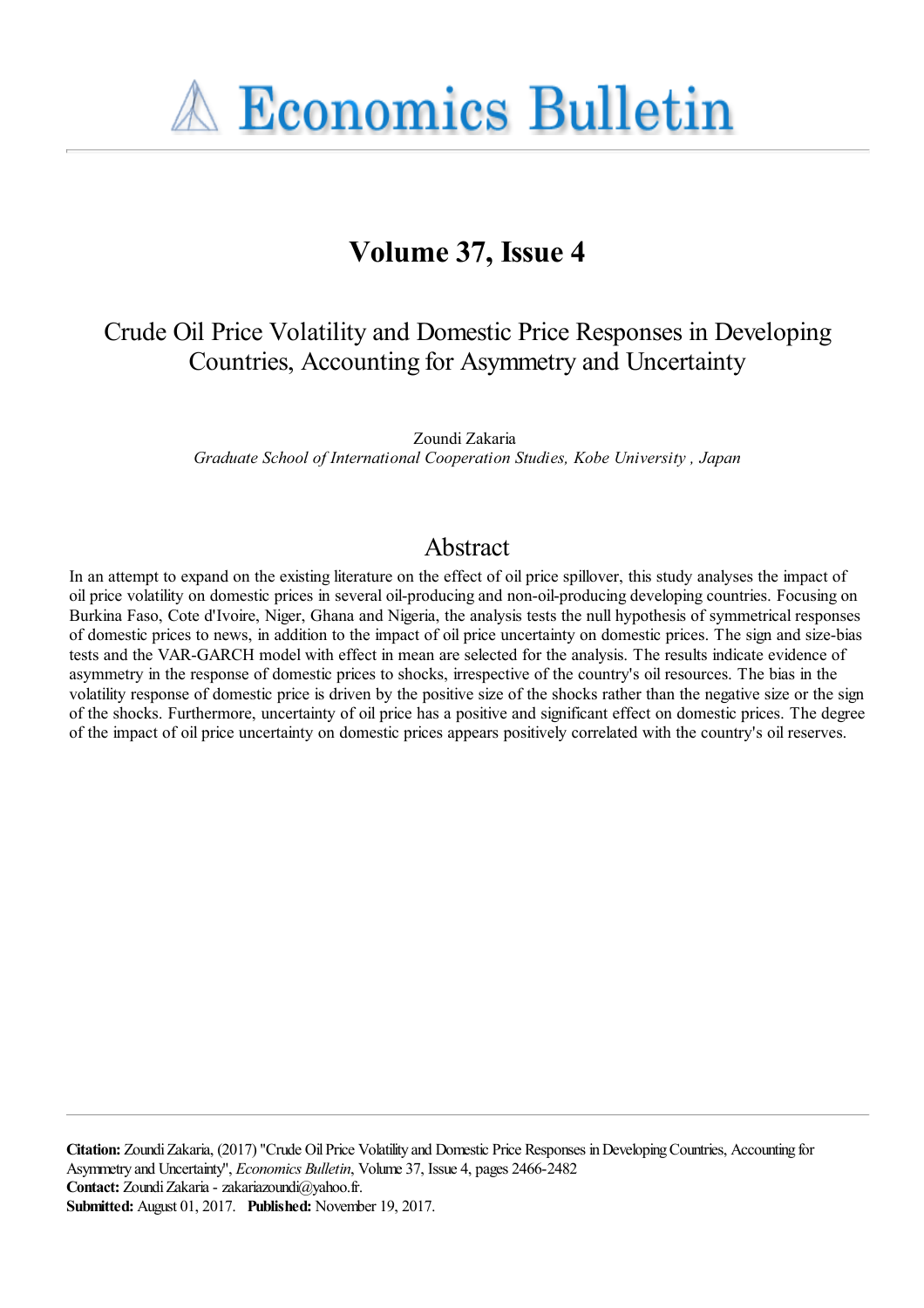#### **1. Introduction**

In early 2008, a domestic price surge in Burkina Faso (called "*La vie chère"* by the population) drove the country into a series of demonstrations and protests, pushing the government to suspend consumption tax for a few months. Although there were numerous contributory factors to this price hike, the fundamental reason was found to be the increased crude oil price, which had been steadily rising over the past several years (National Archive, 2008). From \$27.65 in June 2003, the price of barrel exceeded \$122.80 in May 2008, which represented an almost 77.5% increase (EIA, 2017). A few months later, the price suddenly plummeted, and lost 70% of its' value within two quarters (see graph 1). In the domestic market, however, no significant effect on price of goods was recorded. This bias in the reaction of domestic prices to oil price shocks displays the influence of oil price uncertainty on domestic prices, and the possible asymmetry that can stem from consumers and producers' behaviours due to oil price movements. Everything elsewhere held constant, price uncertainty can prompt producers to alter their pricing strategies (Moschini et al., 2001), and the consumers to readjust their consumption bundle (the neoclassical theory of consumer choice under certainty, Savage, 1954; Neumann and Morgenstern, 1944), each economic agent being precautious. Burkina Faso is an example of all West African economies constantly facing the spillover effects of oil price volatility. In countries with low living standards, price of goods plays an important role in the dynamism of the economy. High inflation typically leads to the stagnation of the economy and occasionally to political turmoil. A close look at domestic prices (proxied by the consumer price index) in Burkina Faso, Niger, Ghana, Cote d'Ivoire and Nigeria reveals that the countries have been facing constant increases to their domestic prices, with larger contributions for Nigeria and Ghana. In 1994 and 1995, the combined inflation rate in these countries outpaced 160%, with approximately 50% contribution for Nigeria (graph 2).





The high volatility of oil prices and the various effects oil price shocks have on global economic activities since the large recession of the 1970s are perhaps the reasons for the spate of research that has been conducted to identify the spillover effects of oil price movements on the economy. Thus far, the results have varied in terms of regions and time periods (Borenstein et. Al., 1997; Glub, 1983; Hamilton, 1996, 2003 among others) therefore researchers have attempted different approaches to determine the spillover effects of oil price fluctuations on the economy. One suggestion is to isolate the component of oil price changes that is explained by purely exogenous factors such as political turmoil (in the Middle East for instance) by using a non-linear transformation (Mork, 1989; Lee et al., 1995; Hamilton, 1996, 2003). This exogeneity assumption is rejected by authors like Kilian (2008b), who shows that the non-linear transformation posited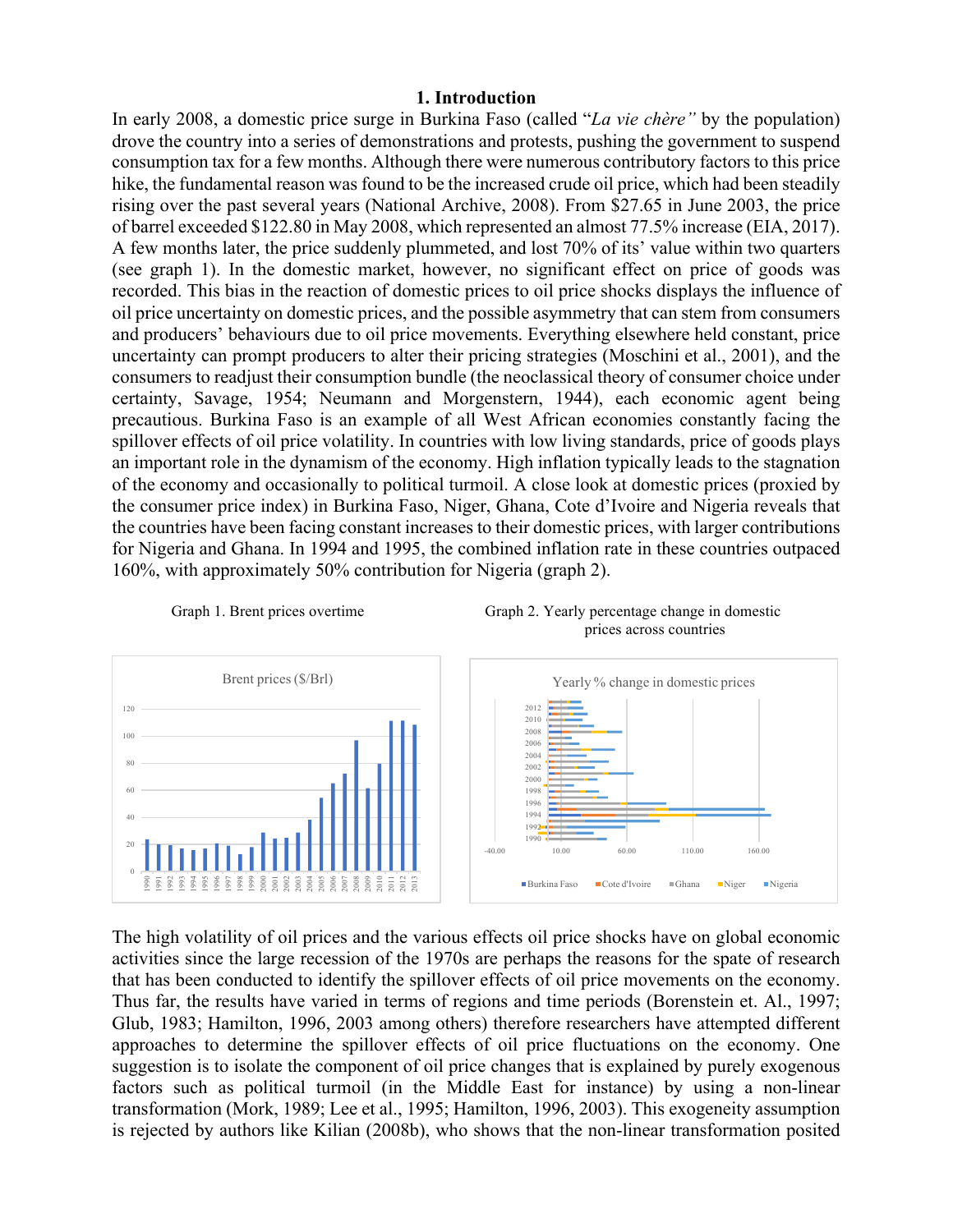by Hamilton (2003) suffers from weak instruments, and the estimation was set when exogenous oil supply shock was absent in the Middle East. Yet, there have been numerous exogenous incidents that were not followed by oil price shocks. Another group of authors underscore different hypotheses that should lead to reconsidering the effects of oil price shocks. As the first hypothesis, economic agents respond proportionately to oil price changes, irrespective of the magnitude of the change (Edelstein and Kilian 2007a, 2007b). The second hypothesis is that economic agents only respond to larger shocks (Goldberg, 1998). And finally, the third hypothesis argues that economic agents respond only to energy prices that are not captured in the memory of price changes. This hypothesis concurs with Hamilton (1996, 2003). Killian (2009) suggests that solely using oil price movements in shock analyses can neglect important information that can alter the interpretation of oil price effects on the economy. He proposes to disentangle oil price volatility into demand and supply shocks and incorporate the analysis into a structural VAR framework.

Oil price shocks are transmitted to the economy through several mechanisms. For the supply side argument (Lardic and Mignon, 2008), oil constitutes a vital input for industries. Increased oil prices mean raised operating costs for organisations, and consequently decreases production output. This reduction leads to a shrink in growth followed by a recession, and a decline in real wage and employment levels (Brown and Yücel, 1999, 2002). The decline in employment is explained by the rigidity and high-cost related to the reallocation of labour and capital from one specialised sector to another (Davis and Haltiwanger, 2001; Davis, 1987; Hamilton, 1988). Workers therefore chose to wait for a better economic environment and an improvement in their activity sector. The demand side argument incorporates the discretionary income effect (Kilian, 2008) and explains recession (following an oil price surge) by the contraction in domestic demand as consumers have limited resources left after paying their energy bills. The contraction of domestic demand depends upon the energy share in total consumption, and there is a correlation between the rate this occurs and the level of inelastic energy consumption (the more the faster). Robert (1991) argues that the fluctuation in energy prices can lead to uncertainty of future prices, thus pushing consumers to postpone their consumption of durables.

The pass-through oil price-inflation can be direct or indirect. In the first configuration, a change in oil price is reflected in either input cost variations that directly impacts the level of domestic prices (see supply sides effects, Lardic and Mignon, 2008), or in the cost of energy that causes households to change their consumption bundles (Lee et al., 1995). The indirect effect can stem from the central bank's policy. The policy chosen by the central bank is driven by the degree of anticipation of shocks, as well as the national or regional policy directives (such as the Central Bank of West Africa). The Central Bank can decide to raise interest rates in anticipation of inflation pressures resulting from oil price hikes (Bernanke, Gertler and Watson, 1997). Although this intervention can be efficient in stabilizing GDP, the impact on domestic prices can be detrimental to the economy and can jeopardise future growth (Barsky and Kilian, 2002).

The incorporation of asymmetries and uncertainty in the response of macroeconomic aggregates to oil price volatility contributed to the rekindling of the debate on oil price shocks. The first theoretical frameworks integrating the concepts of uncertainty and asymmetries emerged in the 1980s (without any empirical evidence) when the 1979 oil price hike was followed by a major recession while the strident plunge of oil prices in 1986 did not cause any expansion in the global economic activity. This shocking observation prompted researchers to revisit oil price passthrough to the economy (Hamilton, 1988; Pindyck, 1991; Hooker, 1996a, 1996b, 2002). Many of the studies attempted to establish a correlation between asymmetry and uncertainty. For Bernanke (1983) and Pindyck (1991), changes in energy prices creates uncertainty about future energy costs.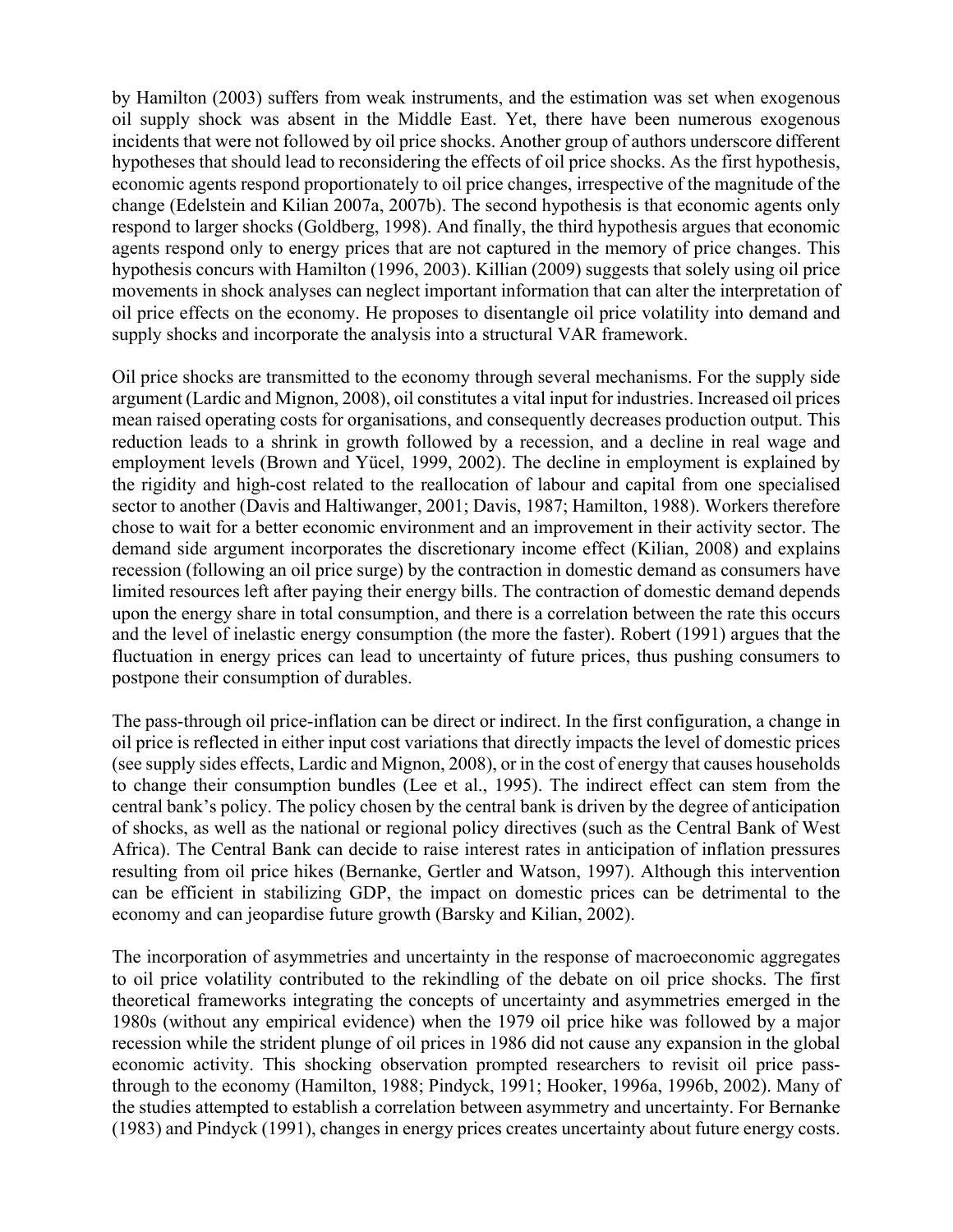This uncertainty leads to postponing irreversible investment decisions, and jeopardising future growth. In addition, the behaviours of firms differ, whether it is an increase or a decrease in energy prices, due to the uncertainty effect. For example, when the energy price increases, uncertainty impels the firm to reduce its investments due the rise in energy cost and contraction of domestic demand. However, when energy prices decrease, costs reduce, and demand upturns. Nevertheless, investment does not increase, as the firm delays its reactions due to the offset effect that uncertainty has on investment under this price fall. Different authors including Managi and Okimoto (2013), Beckmann and Czudaj (2013), Balcilar and Ozdemir (2013) have brought new insights in the methodology and debate on the interaction between oil price and macroeconomic and financial aggregates by applying Markov-Switching models. The Markov-Switching model offers several advantages, which are discussed in the last section of the paper. Managi and Okimoto (2013) combined a vector autoregressive and a Markov-switching models on oil prices, clean energy stock prices, and technology stock prices. They finding suggests that clean energy prices and oil prices are positively correlated in the period following the 2007 oil price spike, implying a regime switching. Similarly, Basher et al. (2016) use a Markov-switching model to analyze the impact of oil price shocks on real exchange rates in oil exporting and oil importing countries, and highlight the presence of regime switching for the effects of oil shocks on real exchange rates.

Note that the majority of these analyses are purely theoretical. The most formal empirical analysis was conducted by Edelstein and Kilian (2007a, 2007b), when they tested the symmetrical/asymmetrical response of a non-residential fixed investment to positive and negative energy price shocks. They failed to reject the null hypothesis of symmetry in the response of a non-residential fixed investment to energy price shocks. However, Killian (2008) opposes this finding by arguing that the high p-value of the statistical tests is due to sampling issues of the energy consumption data and weak statistical power. Other economists such as Elder and Serletis (2010) tested the effects of oil price uncertainty on GDP, durables consumption and several measures of investment using a VAR GARCH with effect in Mean. They found that accounting for uncertainty contributes to a deteriorating negative dynamic response of economic activity to a negative oil price shock, while weakening the response to a positive oil price shock.

Most of the existing research on oil uncertainty and asymmetry deals solely with developed economies, and primarily focuses on the United States. This interest is justifiable as the United States is a good representation of economic dynamism and shocks in the U.S. economy has knockon effects on global activity. However, the results and interpretations ascertained from developed countries cannot be broadly applied to developing economies, as they differ greatly, particularly in terms of risk and uncertainty. Also, the literature lacks comparative studies between countries as well as the incorporation of uncertainty and asymmetry in the oil price-domestic prices relationship, making this study the first to investigate this matter. This study extends the literature on the effects of oil price volatility on domestic prices by considering the uncertainty and asymmetry framework in the context of developing countries. The remainder of this paper is comprised as follows: section 2 presents a description of the data; the econometric approach and interpretation of the results are provided in sections 3 and 4, respectively; section 5 concludes.

### **2. Data and series properties**

Monthly data on the consumer price index (CPI, constant December 2010) and Brent oil (the most used benchmark in west Africa) are collected from the IMF International Financial Statistics and the Energy Information Administration (EIA), respectively. The price of oil is converted in real terms by deflating by the U.S. consumer price index (collected from EIA). Five west African countries have been selected for the analysis, namely Burkina Faso, Cote d'Ivoire, Ghana, Niger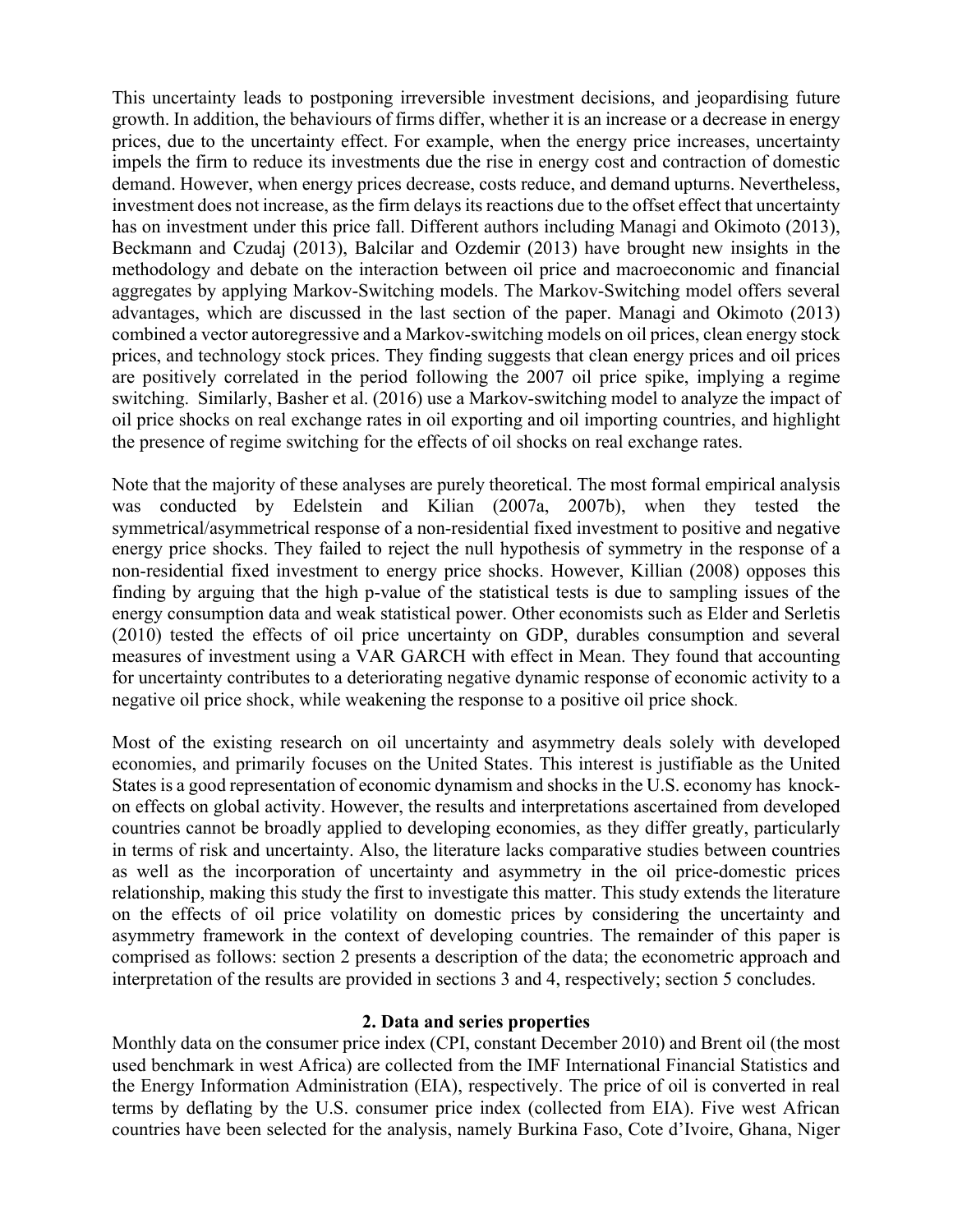and Nigeria. The selection was made based on the countries' differences in terms of oil endowment and the absence of missing value in the data, as the model favoured in the analysis requires continuous observations. The period of study covers January 1990 through December 2013 for a total of 288 observations. From the data (table 1), it is observed that in most countries, the consumer price index is above 50. The highest deviation around the mean is found in Nigeria and Ghana. The standard deviation of CPI of the two countries is approximately 40, which represents double that of the three other countries. In other words, domestic prices have the highest fluctuations in Ghana and Nigeria. All CPI distributions are platykurtic (less fat tail) as they present negative excess kurtosis. Also, the non-zero skewness of CPI indicates that the distribution of the variable is asymmetric for all countries. These two characteristics of the data series show that the series are not normally distributed, and justify the rejection of the Jarque Bera normality hypothesis for all countries.

|  | Table 1. Summary statistics |  |
|--|-----------------------------|--|
|--|-----------------------------|--|

|               |                |       |      |                                |       | Std.  |                        | Excess  | J. Bera       |      |
|---------------|----------------|-------|------|--------------------------------|-------|-------|------------------------|---------|---------------|------|
| Country       | Variables Mean |       | Med. | Max                            | Min   |       | Dev. Skewness kurtosis |         | Normality     | Obs. |
|               | Oil price      |       |      | 50.30 34.48 131.86 13.07 30.39 |       |       | 0.91                   | $-0.50$ | 42.369(0.000) | 288  |
| Burkina Faso  | <b>CPI</b>     | 79.11 |      | 79.59 109.33                   | 48.12 | 18.10 | $-0.18$                | $-0.89$ | 11.166(0.004) | 288  |
| Cote d'Ivoire | <b>CPI</b>     | 7791  |      | 79.86 109.46 41.64             |       | 20.41 | $-0.34$                | $-0.89$ | 15.148(0.001) | 288  |
| Ghana         | <b>CPI</b>     | 43.68 |      | 29.85 138.39                   | 1.83  | 40.42 | 0.78                   | $-0.67$ | 34.291(0.000) | 288  |
| Niger         | <b>CPI</b>     | 79.35 |      | 81.25 109.02                   | 43.79 | 18.17 | $-0.42$                | $-0.71$ | 14.555(0.001) | 288  |
| Nigeria       | <b>CPI</b>     | 49 27 |      | 37.92 139.82                   | 2.35  | 39.16 | 0.69                   | $-0.62$ | 27.286(0.000) | 288  |

The implementation of GARCH-type models requires the presence of non-constant variance and volatility clustering in the data generating process. Graphs 3 and 4 depict the conditional variance of oil price and CPI, and are obtained from the arch estimation. In absence of arch effect, the conditional variance is represented by a line, implying a zero variance (homoscedasticity). From the graphs, the volatility clustering appears apparent in each series, implying a presence of an arch effect. Each graph shows periods of surge and plunge (referring to oil shocks history), and temporal clustering of large and small deviations.



Graph 3. Oil price volatility Graph 4: CPI volatility (conditional variance) by country



A battery of unit root tests is conducted on the logarithm first difference of each variable to evaluate their order of integration and determine the appropriate model specification. The unit root tests are reported in table 2. As benchmarks, the following tests are selected: Augmented Dickey-Fuller (ADF, Dickey and Fuller,1981), Phillips Perron (PP, Phillips and Perron, 1988), Dickey–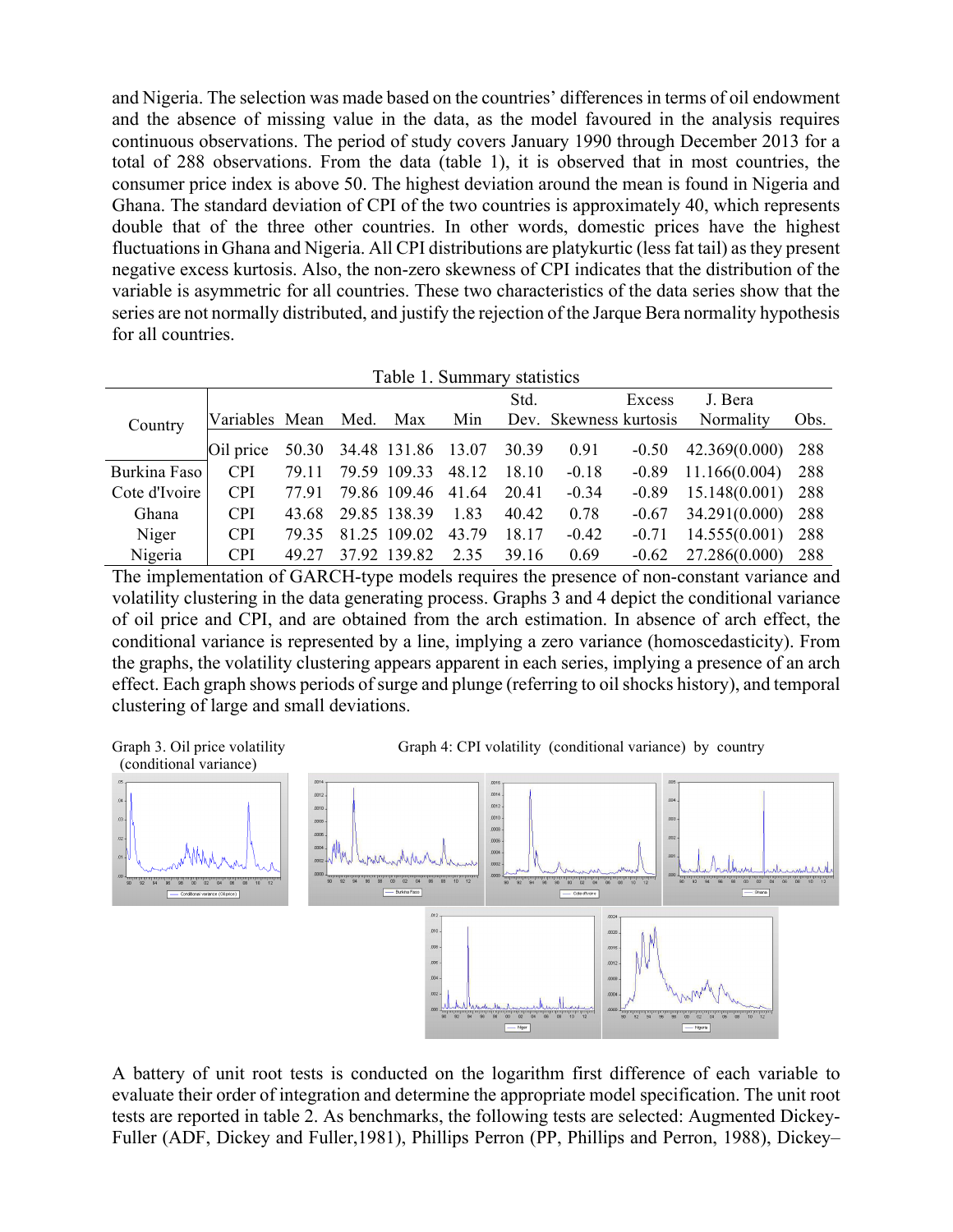Fuller GLS detrended (DF–GLS, Elliott et al. 1996) and KPSS (Kwiatkowski et al. 1992). While the ADF, PP and DF-GLS tests are based on the null hypothesis of no unit root in the data series, the KPSS test has an opposite null hypothesis (the series is stationary). For each test, the Bartlett (1963) kernel is employed as the spectral estimation method, and the bandwidth is selected using the Newey-West automatic lag selection (Newey and West, 1987, 1994). The ADF and PP results indicate that the first difference of all series is stationary. With the exception of Ghana, where the null hypothesis of no unit root in the logarithm first difference of CPI is not rejected, the results are similar for the DF-GLS test. However, this result is contrasted by the KPSS test. The nonrejection of the KPSS null hypothesis implies that the series is stationary. Similarly, for Nigeria, the KPSS test rejects the null hypothesis of stationarity at a 10% level. As the ADF, PP and DF-GLS tests show stationarity, it can be concluded that the logarithm first difference of both CPI and oil price series are I (0).

| Table 2: Unit root |                 |              |              |              |             |  |
|--------------------|-----------------|--------------|--------------|--------------|-------------|--|
| Country            | Variables       | ADF          |              | DF-GLS       | <b>KPSS</b> |  |
|                    | $\Delta ln$ oil | $-12.968***$ | $-12.556***$ | $-5.490***$  | 0.108       |  |
| Burkina Faso       | $\Delta ln$ cpi | $-16.780***$ | $-16.921***$ | $-16.382***$ | 0.115       |  |
| Cote d'Ivoire      | $\Delta ln$ cpi | $-11.102***$ | $-11.215***$ | $-9.719***$  | 0.289       |  |
| Ghana              | $\Delta ln$ cpi | $-8.067***$  | $-7891***$   | $-0.279$     | 0.067       |  |
| Niger              | $\Delta ln$ cpi | $-11.637***$ | $-11.389***$ | $-7917***$   | 0.081       |  |
| Nigeria            | $\Delta ln$ cpi | $-7151***$   | $-10.342***$ | $-7.012***$  | $0.145*$    |  |

 ADF, P. Perron and DF-GLS null hypothesis: the variable has a unit root. KPSS null hypothesis: the variable is stationary \* significance at 10% \*\* significance at 5% \*\*\*significance at 1%

Additionally, to investigate the possible existence of a long-term relationship between CPI and oil prices, the Johansen cointegration test (Johansen 1988, 1991) is conducted on the log-level of the variables for each country (table 3). Both the maximum Eigen statistic and the trace statistic are lower than their 1% and 5% critical values, implying that series are not cointegrated. As no cointegration is found between CPI and oil price series, the error correction term is therefore excluded from the model specification.

|               | Table 3: Johansen cointegration test |                     |                 |                  |  |  |  |
|---------------|--------------------------------------|---------------------|-----------------|------------------|--|--|--|
| Country       | Eigenvalue                           | Max Eigen Statistic | Trace Statistic | Result           |  |  |  |
| Burkina Faso  | 0.035                                | 10.270              | 10.595          | No cointegration |  |  |  |
| Cote d'Ivoire | 0.033                                | 9.626               | 10.357          | No cointegration |  |  |  |
| Ghana         | 0.030                                | 7.757               | 12494           | No cointegration |  |  |  |
| Niger         | 0.029                                | 8.293               | 9.010           | No cointegration |  |  |  |
| Nigeria       | 0.032                                | 8.515               | 14.025          | No cointegration |  |  |  |

#### 1 % CV of the trace statistic: 15.494 . 5% CV of max eigenvalue statistic: 14.264

#### **3. Econometric methodology**

The selected model for this analysis is the Generalized Autoregressive Conditional Heteroskedasticity with effects in mean, referred to as GARCH-M. The model is an extended version of the ARCH-M model introduced by Engel et al., (1987) to capture the risk associated with the return of three measures of debt instruments (six-month treasury bills, two-months treasury bills, and Aaa corporate bonds), where the risk is due to unexpected yield fluctuations.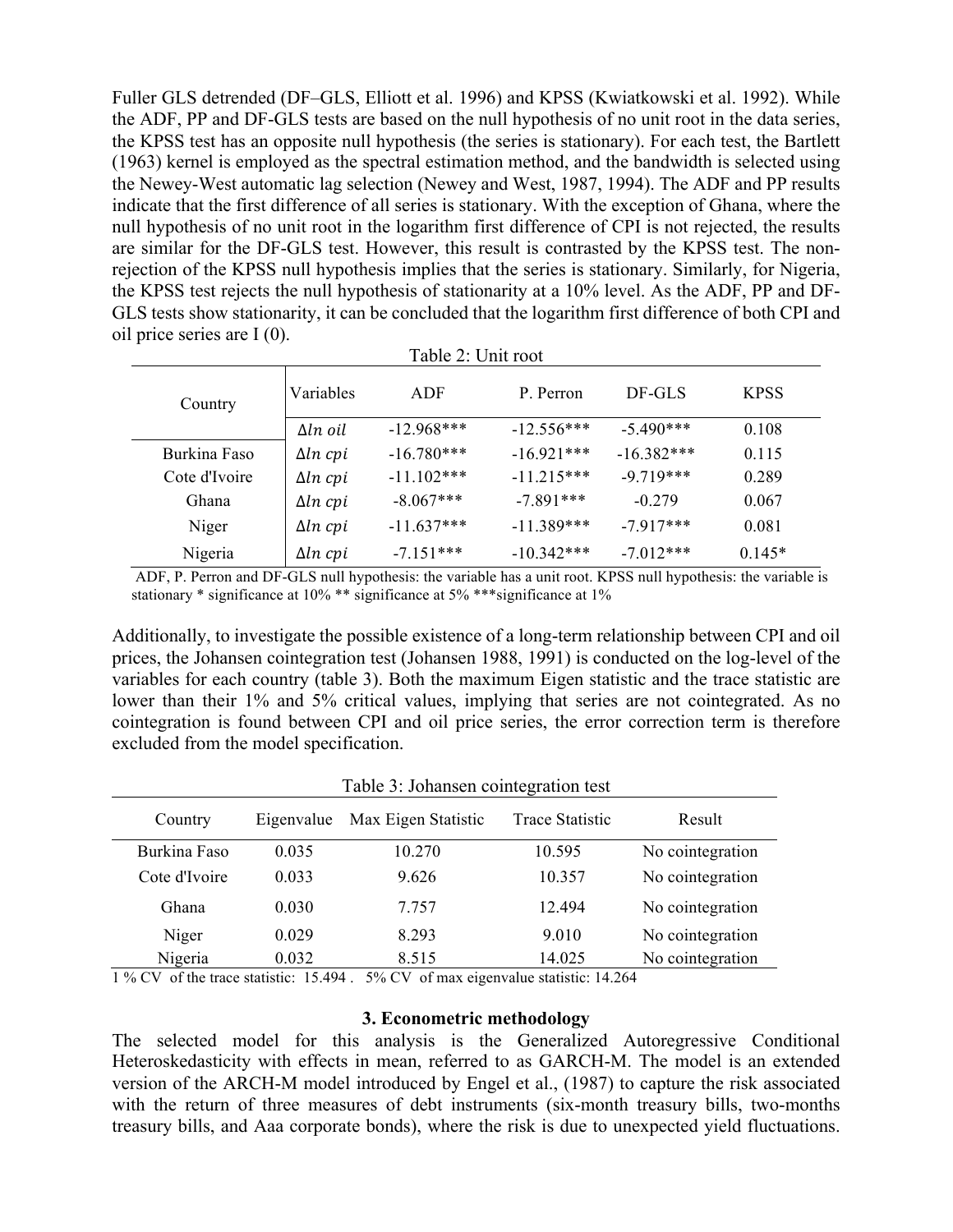The GARCH model, which was developed by Bollerslev (1986), is more efficient in dealing with heteroskedasticity as the conditional variance equation includes both ARCH and GARCH terms. In other words, the predicted deviation of a variable around the mean in the next period is a weighted average of the long-term average deviation, the current variance and a new set of information (the recent squared residual). In addition to modeling heteroskedasticity and volatility clustering, GARCH allows tracking the persistence of volatility. In the GARCH model with effects in mean, the heteroskedasticity term is assumed to affect the mean equation. This effect has often been used as a proxy for uncertainty (Engle, 1982; Engel et al., 1987; Bollerslev, 1986; Elder, 1995, 2004; Elder and Serletis 2009, 2010).

To evaluate the effect of oil price uncertainty on domestic price, the analysis employs the bivariate VAR GARCH-M as in Elder (1995, 2004) and Elder and Serletis (2009, 2010). As no cointegration was found between oil price and CPI, taken at level (table 3), the structural specification does not contain any error correction term. The data generating process underlining the structural system is specified as follows:

 $By_t = \Phi + \sum_{i=1}^p \Gamma_i y_{t-i} + \Psi \sqrt{h_t} + \varepsilon_t$  (1) where

 $\varepsilon_t |\Omega_{t-1} \sim$ iid N(0, H<sub>t</sub>)

 $\Omega_{t-1}$  is the information set in period  $t - 1$ ;  $\psi$  is a matrix polynomial included in the lag operator; 0 the null vector;  $H_t$  is a matrix of conditional variance-covariance;  $\Phi$  is a vector of constants;  $\Gamma_i$ a matrix of coefficients on the lagged variables  $y_t$  where *i* is the number of lags (p is the maximum number of lags). Furthermore,

$$
H_t = \begin{bmatrix} h_{\Delta ln \text{ cpi}} \Delta ln \text{ cpi}, & h_{\Delta ln \text{ cpi}} \Delta ln \text{ cil}, \\ h_{\Delta ln \text{ cil}} \Delta ln \text{ cpi}, & h_{\Delta ln \text{ cil}} \Delta ln \text{ cil}, \end{bmatrix}; \quad y_t = \begin{bmatrix} \Delta ln \text{ cpi} \\ \Delta ln \text{ cil} \end{bmatrix}; \quad h_t = \begin{bmatrix} h_{\Delta ln \text{ cpi}} \Delta ln \text{ cpi}, \\ h_{\Delta ln \text{ cil}, \Delta ln \text{ cil}, \end{bmatrix};
$$

$$
\Phi = \begin{bmatrix} \varphi_{\Delta ln \text{ cpi}} \\ \varphi_{\Delta ln \text{ cil}} \end{bmatrix}; \quad \Gamma_i = \begin{bmatrix} \gamma_{11}^{(i)} & \gamma_{12}^{(i)} \\ \gamma_{21}^{(i)} & \gamma_{22}^{(i)} \end{bmatrix}; \quad \Psi = \begin{bmatrix} \psi_{11} & \psi_{12} \\ \psi_{21} & \psi_{22} \end{bmatrix}; \quad \varepsilon_t = \begin{bmatrix} \epsilon_{\Delta ln \text{ cpi}} \\ \epsilon_{\Delta ln \text{ cil}} \end{bmatrix}; \quad \text{corr} \ (\epsilon_{\Delta ln \text{ cpi}}, \epsilon_{\Delta ln \text{ cil}}) = 0
$$
  
(errors are assumed not correlated); 
$$
B = \begin{bmatrix} b_{11} & b_{12} \\ b_{21} & b_{22} \end{bmatrix}
$$

The matrix of conditional standard deviation  $\sqrt{h_t}$  is added to the mean equation (1) to capture the effect of oil price uncertainty. The hypothesis tested is whether an increasing uncertainty of oil prices impacts domestic prices. A positive and significant coefficient on  $\sqrt{h_t}$  in the  $\Delta ln$  cpi equation implies that higher uncertainty of oil prices has a heightening effect on domestic prices. In other words, uncertainty regarding oil prices can cause domestic prices to rise up.

The specification of the conditional variance equation follows Engle and Kroner (1995), who extended Engle's (1982) ARCH and Bollerslev's (1986) GARCH models to multivariate settings. The zero-restriction version of the conditional structural variance equation is given by:

 $vec(H_t) = W + X_1 vec(\varepsilon_{t-1} \varepsilon'_{t-1}) + X_2 vec(\varepsilon_{t-2} \varepsilon'_{t-2}) + \dots + X_j vec(\varepsilon_{t-j} \varepsilon'_{t-j}) +$  $Y_1vec(H_{t-1}) + Y_2vec(H_{t-2}) + \cdots Y_ivec(H_{t-i})$  (2)

Where  $\varepsilon_t = H_t^{1/2} z_t$ ,  $z_t \sim \text{iid } N(0, I)$ , W is a parameter vector and  $\dim(W) = N \times I$ , X and Y are squared matrices and  $dim(X) = dim(Y) = N \times N$ ,  $vec(.)$  is the vector operator that stacks the columns of the matrix.

Assuming  $i=j=1$ , the number of parameters to estimate is  $(N^2+N+1)(N^2+N)/2$ . The identification of such a system requires numerous restrictions in the parameterization. One frequently employed is the diagonal representation. This method was used by Engle, Granger, and Kraft (1984) in their ARCH model, and by Bollerslev et al., (1988) in their capital asset pricing model applied in a GARCH framework. Recently, Elder (2004) used a similar procedure in the VAR GARCH-M model. In the diagonal representation, conditional variances are set as functions of their own past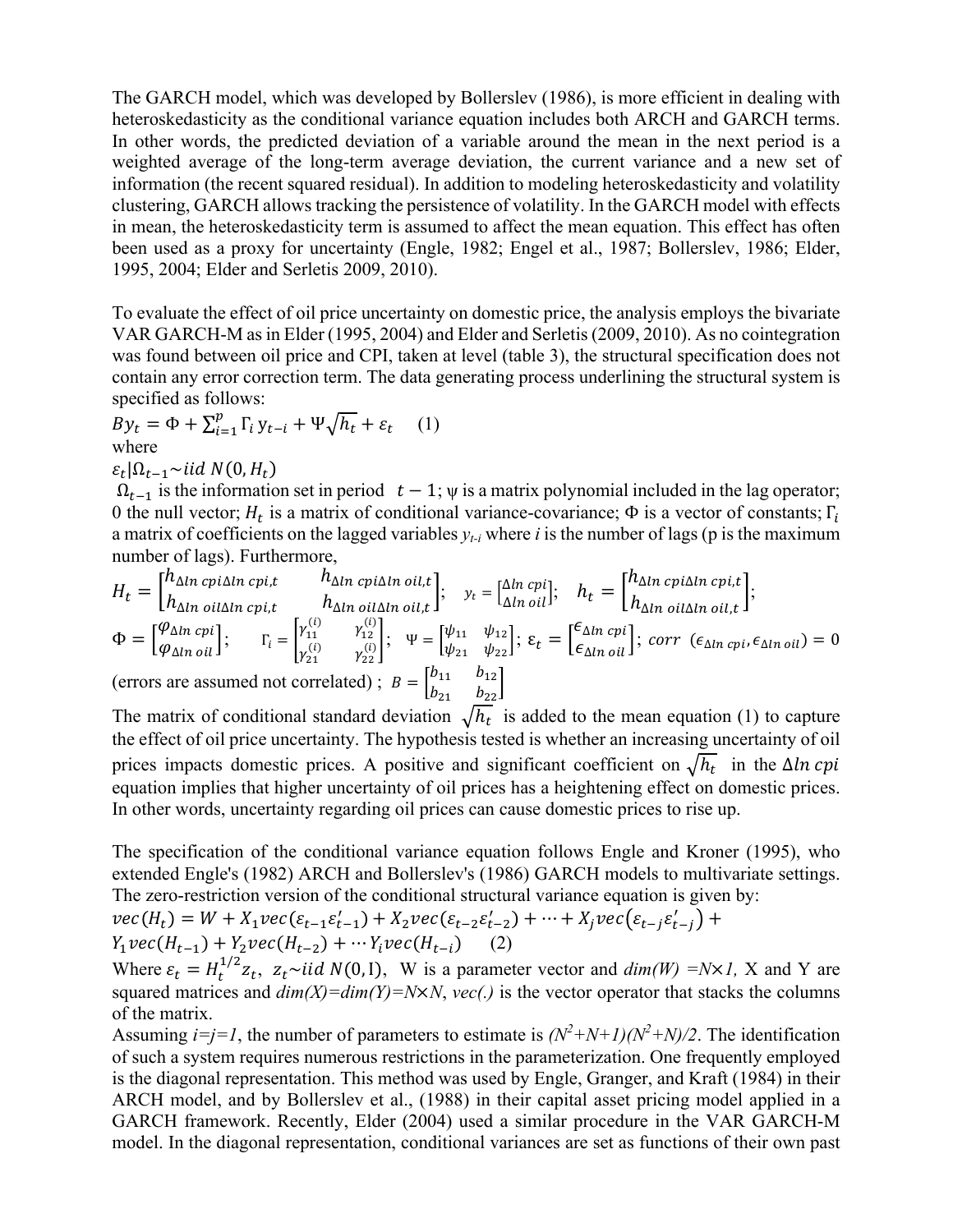squared residuals and covariance functions of residuals cross-products (Engle and Kroner, 1995). If equation (2) is expressed in terms of structural disturbances (for example  $\varepsilon_t = H_t^{1/2} z_t$  implies that  $H_t = (\varepsilon_t z_t^{-1})^2$  and replace in equation (2)), and common identifying assumptions are imposed on the system, the equation becomes a diagonal one, as contemporaneous structural shocks are assumed not correlated. It ends up with the following specification to be estimated:  $diag(H_t) = W + X_1 diag(\varepsilon_{t-1} \varepsilon'_{t-1}) + X_2 diag(\varepsilon_{t-2} \varepsilon'_{t-2}) + \dots + X_j diag(\varepsilon_{t-j} \varepsilon'_{t-j}) +$  $Y_1 diag(H_{t-1}) + Y_2 diag(H_{t-2}) + \cdots Y_i diag(H_{t-i})$  (3)

Due to their minimal powers in the international market, any volatility in the domestic prices of the selected countries is considered insignificant in terms of impacting the global oil market. As such, shock on oil is assumed to affect domestic prices, with no feedback from domestic prices to oil prices. The purpose of this exclusion restriction is to reduce the number of parameters and thereby simplify the system in terms of estimation. The estimation procedure is consistent with the efficiency of GARCH (1,1) found in various empirical research and widely applied in studies (such as Hansen and Lunde, 2005; Sadorsky, 1999). In addition, the approach follows Elder and Serletis' (2010) procedure for the case of bivariate VAR GARCH-M. Thus,  $i=j=1$ , the model is estimated by maximizing, with respect to the structural parameters B,  $\Phi$ ,  $\Gamma_i(i=1, p)$ ,  $\Psi$ , W, X and, the log likelihood function of the full information maximum likelihood (FIML) given by:

$$
l_t = -\frac{1}{2}N\ln(2\pi) + \ln|B| - \frac{1}{2}\ln|H_t| - \frac{1}{2}(\varepsilon'_t H_t^{-1} \varepsilon_t)
$$
 (4)

The pre-sample values of the conditional matrix  $H_0$  are set to their unconditional expectations and conditions on the pre-sample values  $y_t(t = 0, t - p + 1)$ . A non-negativity constraint is imposed on the matrices W, X and Y in the conditional variance equation (3) as follows: W=0 if W<0; X=0 if X<0; and Y=0 if Y<0. This restriction aims to ensure that  $H_t$  is positive definite (Engle and Kroner, 1995; Elder, 2004; Elder and Serletis, 2010). The overall estimation uses number of lags determined by the Schwarz Information Criterion, with a maximum number set to 12.

Prior to evaluating the impact of oil price uncertainty on domestic prices, the analysis applies a set of asymmetry tests to capture the volatility response to news of both domestic prices and oil prices, although the latter is not too mandatory, given the focus of this study. The tests follow the Engle and Ng (1993) tests for *sign-bias*, *negative size-bias*, and *positive size bias* in variance, and is based on the following steps:

- 1. Estimate the symmetric GARCH (1,1)
- 2. Generate the residual denoted  $\hat{\epsilon}_t$  and the squared value  $\hat{\epsilon}_t^2$
- 3. Generate a dummy variable  $S_{t-1}^-$  that takes the value 1 if  $\hat{\epsilon}_{t-1}$  is strictly negative and 0 otherwise.

The sign-bias, negative size-bias, and positive size-bias are tested using the following equation:

$$
\hat{\varepsilon}_{t}^{2} = \alpha_{0} + \alpha_{1} S_{t-1}^{-} + \alpha_{2} S_{t-1}^{-} \hat{\varepsilon}_{t-1} + \alpha_{3} S_{t-1}^{+} \hat{\varepsilon}_{t-1} + \lambda_{t}
$$
\n
$$
S_{t-1}^{+} = 1 - S_{t-1}^{-} \quad (5)
$$
\n
$$
S_{t-1}^{-} = \begin{cases} 1, & \hat{\varepsilon}_{t-1} < 0 \\ 0, & \hat{\varepsilon}_{t-1} \ge 0 \end{cases}
$$

Where  $\alpha_0$  is a constant,  $\alpha_i$  ( $i = \overline{1,3}$ ) are the parameters used for testing the presence of biases, and  $\lambda_t$  is the error term. The sign bias test assesses the effect of both positive and negative shocks on domestic price volatility (not captured by the model). The sign-bias test is a test of exclusion restriction on  $\alpha_1$  (H<sub>0</sub>:  $\alpha_1 = 0$ ). Thus, a significant  $\alpha_1$  implies that positive and negative news have different implications for domestic price volatility, irrespective of the size of the shocks. The sizebias is captured by  $\alpha_2$  and  $\alpha_3$ . While  $\alpha_2$  tests for a presence of negative size bias in the response of domestic price to news ( $\alpha_2$  tests the null hypothesis that large and small negative shocks have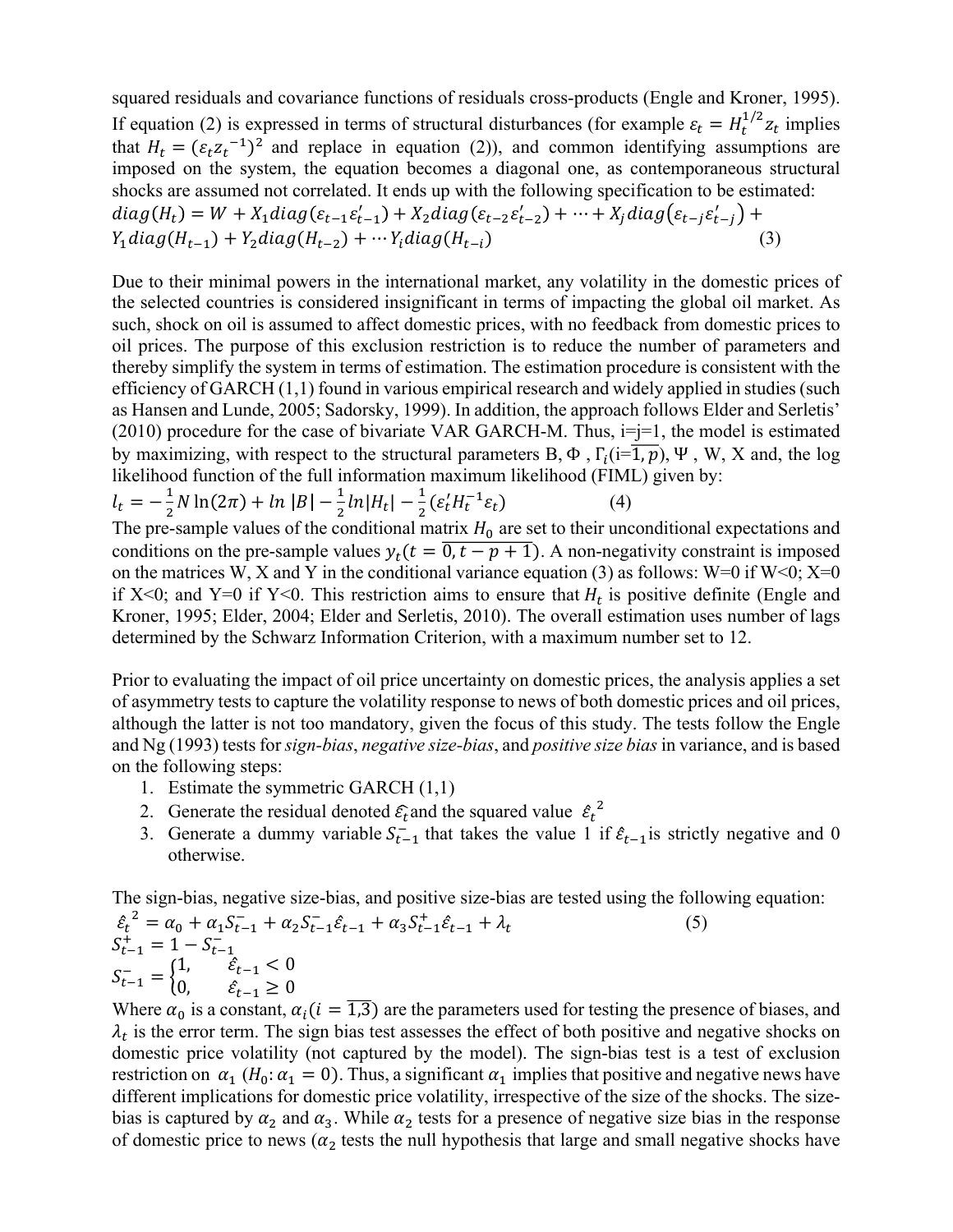similar effects on domestic price volatility),  $\alpha_3$  focuses on the hull hypothesis that large and small positive have the same implication for domestic price volatility (positive bias). Further to the signbias, negative size-bias, and positive size-bias tests, a joint test is conducted to assess the null hypothesis of no sign-bias and size-bias in the volatility response of domestic price ( $H_0: \alpha_1 = \alpha_2 =$  $\alpha_3 = 0$ ). The test is carried out through the application of the Lagrange Multiplier (LM) test and the condition  $TR^2 \sim \chi^2(3)$  where T is the number of observations and R<sup>2</sup> the squared multiple correlation (Engle and Ng, 1993).

#### **4. Results and interpretations**

Table 4 reports the parameters of the free elements in the variance equation specified in the VAR GARCH-M model, as the first step of the estimation procedure. The estimation of the parameters in the variance equations helps to identify the presence of ARCH and GARCH effects in the data generating process, although the graphs of the conditional variance provide an overview of the volatility. The ARCH effect is given by the coefficient on  $\varepsilon_i(t-1)^2$  and the GARCH effect by the coefficient on  $H_{i,i}(t-1)$ . As depicted in the table, all five of the selected developing countries display ARCH effect in both oil prices and CPI. This implies that news about domestic prices volatility (respectively oil price volatility) from previous periods have a significant role in explaining the current volatility of domestic prices (respectively oil prices). In addition, the coefficient on *Hi,i*(*t−*1) indicates a presence of GARCH effect in oil prices and CPI series. There are only two exceptions in these results, which are related to the CPI equations of Ghana and Niger. Firstly, in Ghana, because of the non-negativity restriction, the co-efficient is null, and secondly, in Niger, the coefficient is insignificant. The significance of the GARCH term in the majority of the countries infers that the previous periods' forecast variance of oil prices and CPI explain the current volatility of the two variables. The last column of the table represents the persistence of volatility of both oil prices and CPI. The persistency of volatility, given by the sum of the parameters on the ARCH and GARCH terms, measures the rate at which volatility dies out over time (Campbell et al., 1996; Chan, 2010). A number equal to or greater than 1 indicates a persistent volatility (volatility does not die out) and a non-stationary process. The GARCH specification should therefore be transformed into an integrated one (Integrated GARCH or IGARCH). From the table, it appears that oil and CPI volatility are not persistent and reduce over time. In general, domestic price volatility stabilises faster than oil prices, perhaps due to the relative lesser number of factors interacting with domestic price than with oil price.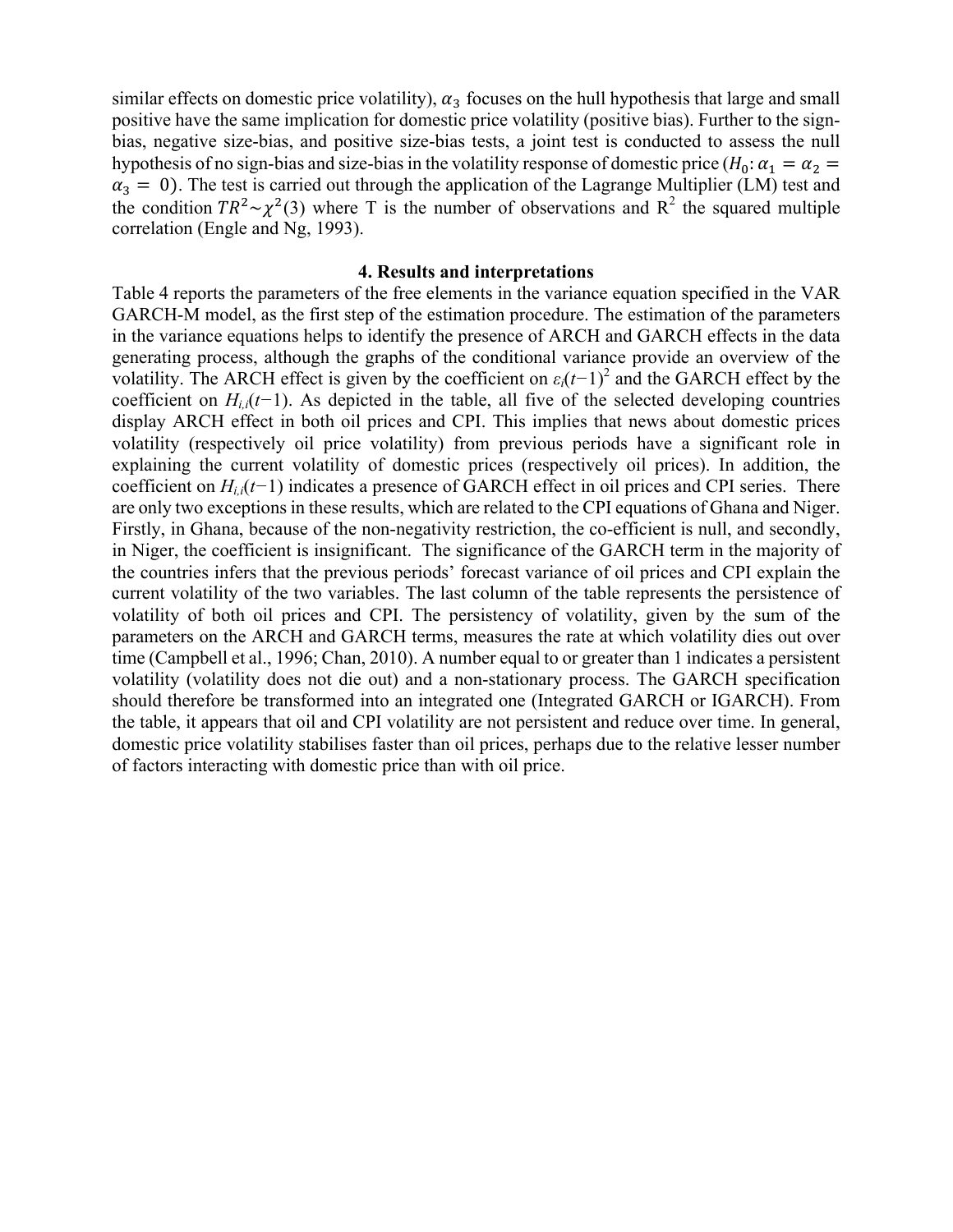| Country        | Equation        | Conditional<br>Variance | Constant              | $\varepsilon_i(t-1)^2$ | $H_{i,i}(t-1)$        | Persistency<br>of volatility |
|----------------|-----------------|-------------------------|-----------------------|------------------------|-----------------------|------------------------------|
| <b>Burkina</b> | $\Delta ln$ oil | $H_{1,1}(t)$            | 0.034<br>(0.026)      | $0.177***$<br>(0.056)  | $0.782***$<br>(0.056) | 0.959                        |
| Faso           | $\Delta ln$ cpi | $H_{2,2}(t)$            | $0.038**$<br>(0.002)  | $0.140***$<br>(0.037)  | $0.696***$<br>(0.095) | 0.836                        |
| Cote           | $\Delta ln$ oil | $H_{1,1}(t)$            | 0.033<br>(0.003)      | $0.186***$<br>(0.059)  | $0.777***$<br>(0.056) | 0.963                        |
| D'Ivoire       | $\Delta ln$ cpi | $H_{2,2}(t)$            | $0.007***$<br>(0.002) | $0.216***$<br>(0.049)  | $0.754***$<br>(0.030) | 0.97                         |
| Ghana          | $\Delta ln$ oil | $H_{1,1}(t)$            | 0.035<br>(0.026)      | $0.180***$<br>(0.058)  | $0.778***$<br>(0.057) | 0.958                        |
|                | $\Delta ln$ cpi | $H_{2,2}(t)$            | $0.019***$<br>(0.002) | $0.349***$<br>(0.095)  | 0.000                 | 0.344                        |
|                | $\Delta ln$ oil | $H_{1,1}(t)$            | 0.034<br>(0.026)      | $0.180***$<br>(0.057)  | $0.779***$<br>(0.057) | 0.959                        |
| Niger          | $\Delta ln$ cpi | $H_{2,2}(t)$            | $0.015***$<br>(0.002) | $0.595***$<br>(0.076)  | 0.043<br>(0.051)      | 0.638                        |
| Nigeria        | $\Delta ln$ oil | $H_{1,1}(t)$            | 0.036<br>(0.027)      | $0.180***$<br>(0.057)  | $0.778***$<br>(0.057) | 0.958                        |
|                | $\Delta ln$ cpi | $H_{2,2}(t)$            | $0.003*$<br>(0.002)   | $0.088***$<br>(0.016)  | $0.906***$<br>(0.012) | 0.994                        |

Table 4**.** GARCH-M model: Estimation of the parameters in the variance equation

The Persistency of volatility is given by the sum of the parameters on  $\varepsilon_i(t-1)^2$  and  $H_{i,i}(t-1)$ . The 0.000 in the table refers to the non-negativity constraint imposed in the parameterization. \* significance at 10% \*\* significance at 5% \*\*\*significance at 1%

The tests of asymmetry (table 5) investigate the hypothesis of asymmetries in the volatility response of domestic prices to news, as described in the previous section. It appears from the table that the bias in the volatility response is driven by the positive size of the shocks rather than the negative size or the sign of the shocks. In each of the countries, the null hypothesis of no positive size-bias is strongly rejected at all percentage levels. This suggests that large and small positive shocks have different implications for domestic price volatility. In fact, in most developing countries such as sub-Saharan Africa, inflation tends to rise when the price of oil products (such as gasoline) increases due to the opportunity for profit maximisation for the sellers. Conversely, due to government interventions in the form of subsidies, tax exemptions and price regulations which protect both consumers and producers, it is not preordained that an unexpected and substantial oil price hike will result in a similar rise to the domestic price rate. The negative sizebias test shows that only Ghana and Nigeria display a minimally significant result (10%). Overall, the LM joint test shows a strong evidence of asymmetry in the response of domestic prices to news. This finding, combined with the sign-bias test produces an interesting insight into the interpretation as it shows that asymmetry in domestic price volatility responses to news does not solely depend on the sign of the shocks, but is a combination of both the sign and size of the shock. The result from the oil price equation is added to capture the response of oil price to news. The test shows similar results to the CPI equation, with the exception that both negative size-bias and positive size-bias present comparable magnitude and significance levels. The LM joint test shows that the asymmetrical response of oil price volatility to news is a combination of sign-bias and size-bias.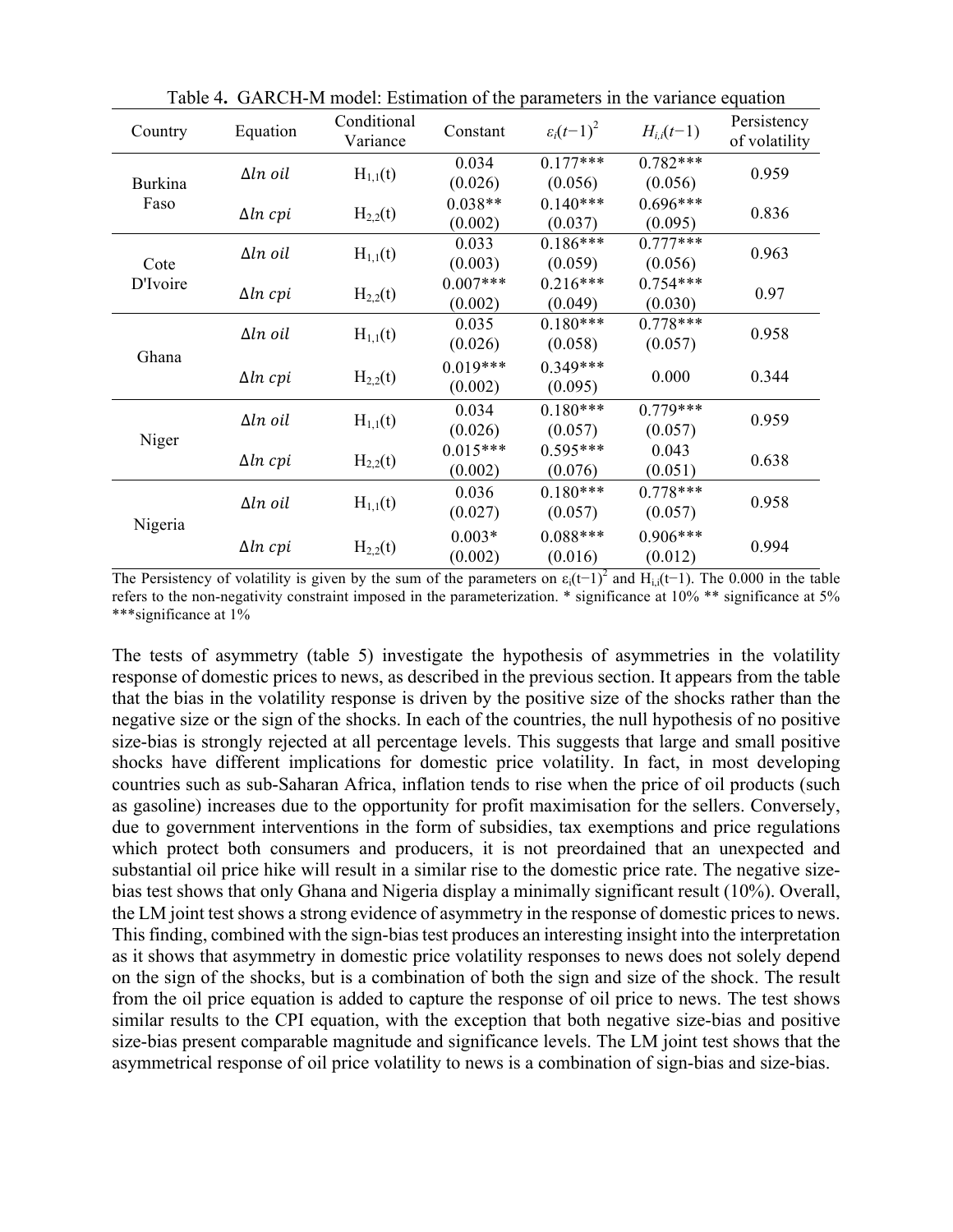|               | Variables       | Sign-bias             | Size-bias<br>(Negative)   | Size-bias<br>(Positive) | LM joint test<br>(Sign-and-size-bias) |
|---------------|-----------------|-----------------------|---------------------------|-------------------------|---------------------------------------|
| Country       | $\Delta ln$ oil | 0.0004<br>(0.0028)    | $-0.0990$ ***<br>(0.0029) | $0.0813***$<br>(0.0245) | 29.8744***                            |
| Burkina Faso  | $\Delta ln$ cpi | 0.0001<br>(0.0008)    | $-0.0027$<br>(0.0045)     | $0.0156***$<br>(0.0034) | 20.1016***                            |
| Cote d'Ivoire | $\Delta ln$ cpi | 0.0002<br>(0.0006)    | $-0.0039$<br>(0.0067)     | $0.0220***$<br>(0.0033) | 45.6737***                            |
| Ghana         | $\Delta ln$ cpi | $-0.0007$<br>(0.0001) | $-0.0129*$<br>(0.0070)    | $0.0112**$<br>(0.0047)  | 9.5399**                              |
| Niger         | $\Delta ln$ cpi | $0.0004*$<br>(0.0002) | 0.0040<br>(0.0109)        | $0.0457***$<br>(0.0054) | 47.1631***                            |
| Nigeria       | $\Delta ln$ cpi | 0.0001<br>(0.0001)    | $-0.0090*$<br>(0.0052)    | $0.0215***$<br>(0.0038) | 33.4942***                            |

Table 5. Tests of asymmetry of the volatility response to news

\* significance at 10% \*\* significance at 5% \*\*\*significance at 1%

The impact of oil price uncertainty on domestic prices is captured by the coefficient on the standard deviation in the CPI equation. The coefficient is estimated for each country selected and is reported in the first column of table 6. The measurement of uncertainty is a test of exclusion restriction on Ψ in equation (1). The null hypothesis is that uncertainty about oil price does not affect domestic prices ( $\psi_{21} = 0$ ), irrespective of the country's oil resources. The result indicates positive significance point estimates of the coefficient in almost all countries. This denotes that a consequence of oil price uncertainty in all but one of the countries is inflation. The exception is Niger, where the coefficient is insignificant. Furthermore, the impact of oil price uncertainty on domestic price is higher in resource abundant countries. As can be seen from the table, in Nigeria and Ghana, the impact is 0.67% and 0.80%, respectively. Although Cote d'Ivoire is an oil producer, the impact of oil price uncertainty on the country's domestic prices is relatively lower than in Ghana, which could potentially be explained by their different oil rent levels. For example, oil rent in Cote d'Ivoire was estimated to be 4% of GDP in 2015 whereas in Ghana, this figure was approximatively 1.7% of GDP (World Bank, 2015). In fact, at fixed prices, higher oil rent is an indicator of dynamism in the country's oil sector. The dynamism of oil sector has a knock-on effect on the economic activity, and higher risk or uncertainty on oil price can have a harmful effect. Although Nigeria is a big oil producer in Africa, the impact of oil price uncertainty on domestic prices is lower than in Ghana. Reasons for this difference can be found in the structure of the two economies. Ghana is known to have a high inflation rate, as the depreciation of Cedi upturned the import cost of goods. Also, the government of Ghana has maintained an expansionary policy over time, creating more pressure on domestic prices. The combination of these effects negatively impacts producers supply price and consequently, households' purchase decisions. Therefore, uncertainty on the condition of the international market (including oil market) can lead to higher pressure on domestic prices. As posited by Christiano and Fitzgerald (2003) usually, households and businesses do not take inflation into account in their decision making when the inflation rate is relatively low. From this perceptive, it can be postulated that increasing inflation leads to more uncertainty in households and businesses' decisions. An important aspect of the differences between Nigeria and Ghana is their choice of oil price benchmark. Nigeria is a member of OPEC and uses the OPEC basket reference as benchmark, along with Brent price. In the robustness check, Brent oil price is replaced by OPEC reference basket price to evaluate the possible stability of the points estimates.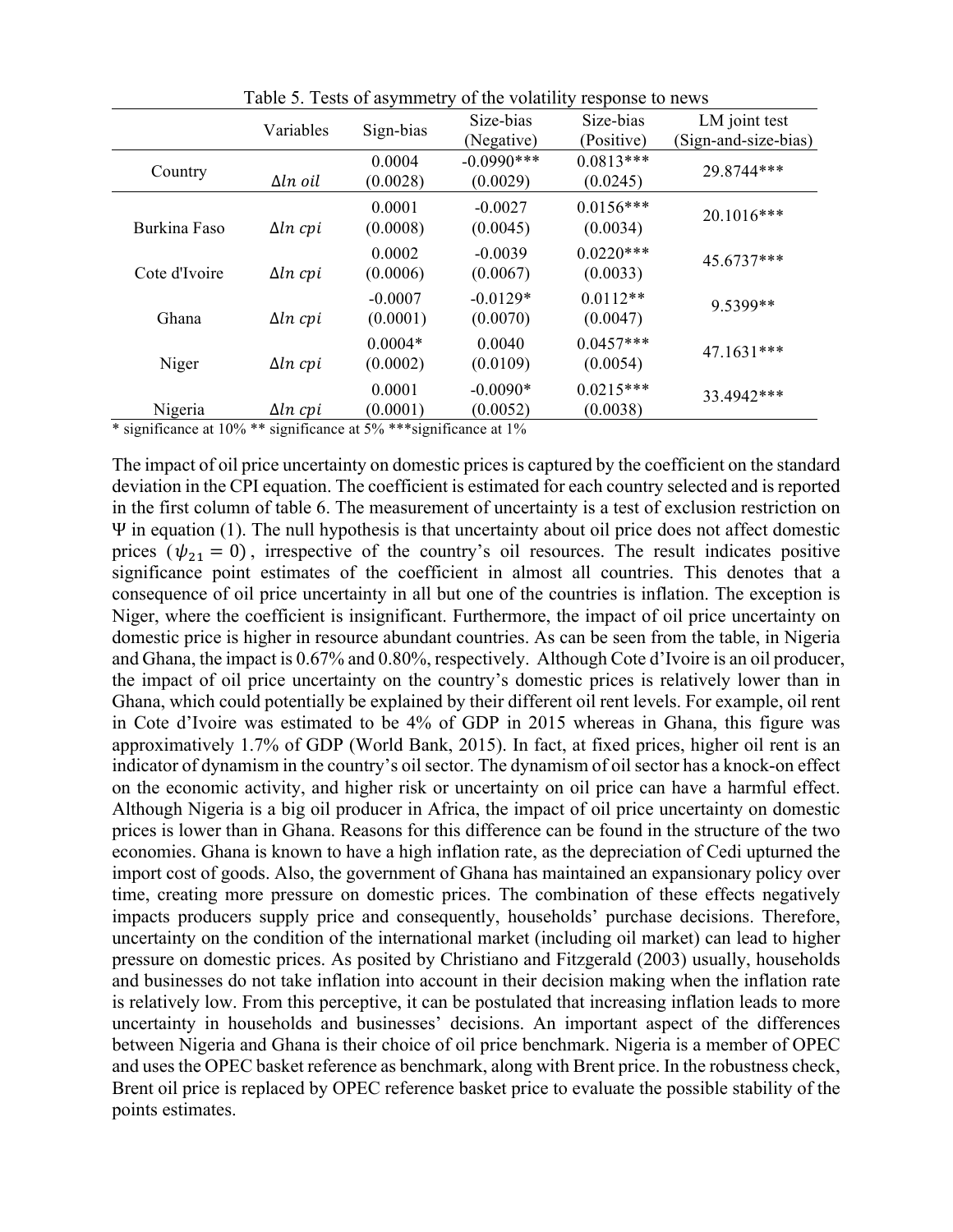The increasing uncertainty pushes producers to increase prices and can prompt households to rush purchases of non-durables as future price can inflate. Subsequently, due to these actions, domestic prices also increase. A noteworthy point is that, despite its exclusion from the analysis, an exchange regime can partially explain the results. As a fixed exchange regime has the advantage of providing better precision in terms of forecast of macroeconomic variables, partly due to the exclusion of the central bank's intervention compared with the flexible exchange regime, it can be predicted that the effect of oil price uncertainty on domestic prices is higher in counties adopting a flexible regime (such as in Ghana and Nigeria) than countries using a fixed exchange rate (such as in Burkina Faso, Cote D'Ivoire and Niger). The reason for that is that economic agents in countries with flexible exchange regimes incorporate the risk due to currency parity into their decision-making process (Peter, 2000).

The last three columns of table 6 are related to the robustness check of the estimation. The major financial crisis that has led to a plunge in oil price is excluded from the analysis, and the model is estimated until June 2008, which marked the beginning of the oil crisis. The coefficients of the point estimates for every country do not significantly deviate from the main result (column 2). Also, the nominal price rather than the real price of oil is employed to assess Hamilton's (2008) argument regarding using nominal or real oil price. Hamilton (2008) asserts that it does not make much difference in summarizing the size of any given shock whether using the nominal price or the real price of oil, as in most of these shocks, the change in nominal prices is an order of magnitude larger than the change in overall prices. The result remains robust and concurs with Hamilton (2008). Finally, the OPEC reference basket (a weighted average of petroleum blends prices produced by OPEC members, including Bonny Light of Nigeria) is used as an alternative benchmark. The coefficient in Niger becomes positive and significant, whereas that of Burkina Faso, although positive, becomes insignificant. For Cote d'Ivoire and Ghana, the coefficient does not substantially deviate and the significance level remains unchanged. However, the estimate for Nigeria increases significantly and outpaces that of Ghana. The coefficient moves from 0.67% to 0.83%. From the robustness check, it can be argued that the impact of oil price uncertainty on domestic prices is robust to the period of analysis and the type of price used, but depends on the oil benchmark used, whether Brent or OPEC basket.

The post estimation tests reported in table 8 show no additional residual ARCH effect. Also, Ljung-Box Q and  $O^{\wedge}2$  statistics provide good results for almost all countries. This confirms the acceptable results in the study.

| Country       | Coef. on $H_{1,1}(t)^{1/2}$ , oil | Alternatives       |              |                       |  |  |
|---------------|-----------------------------------|--------------------|--------------|-----------------------|--|--|
|               | volatility                        | Pre-2008 major oil | <b>Brent</b> | <b>OPEC</b> reference |  |  |
|               |                                   | crisis             | (nominal)    | basket oil price      |  |  |
| Burkina Faso  | $0.155***$                        | $0.173***$         | $0.153***$   | 0.145                 |  |  |
|               | (0.060)                           | (0.070)            | (0.060)      | (0.099)               |  |  |
| Cote d'Ivoire | $0.292***$                        | $0.389***$         | $0.290***$   | $0.208***$            |  |  |
|               | (0.062)                           | (0.075)            | (0.063)      | (0.080)               |  |  |
| Ghana         | $0.802**$                         | $0.854***$         | $0.802**$    | $0.827***$            |  |  |
|               | (0.064)                           | (0.073)            | (0.065)      | (0.106)               |  |  |
|               | $-0.023$                          | $-0.070$           | $-0.025$     | $0.233**$             |  |  |
| Niger         | (0.055)                           | (0.064)            | (0.055)      | (0.101)               |  |  |
|               | $0.671***$                        | $0.573***$         | $0.671***$   | $0.834***$            |  |  |
| Nigeria       | (0.065)                           | (0.082)            | (0.065)      | (0.011)               |  |  |

Table 6. Results and Robustness

\* significance at 10% \*\* significance at 5% \*\*\* significance at 1%. Sample size for OPEC reference basket: 2003m01-2013m12. A post-2008 crisis could not be estimated as the sample period was short.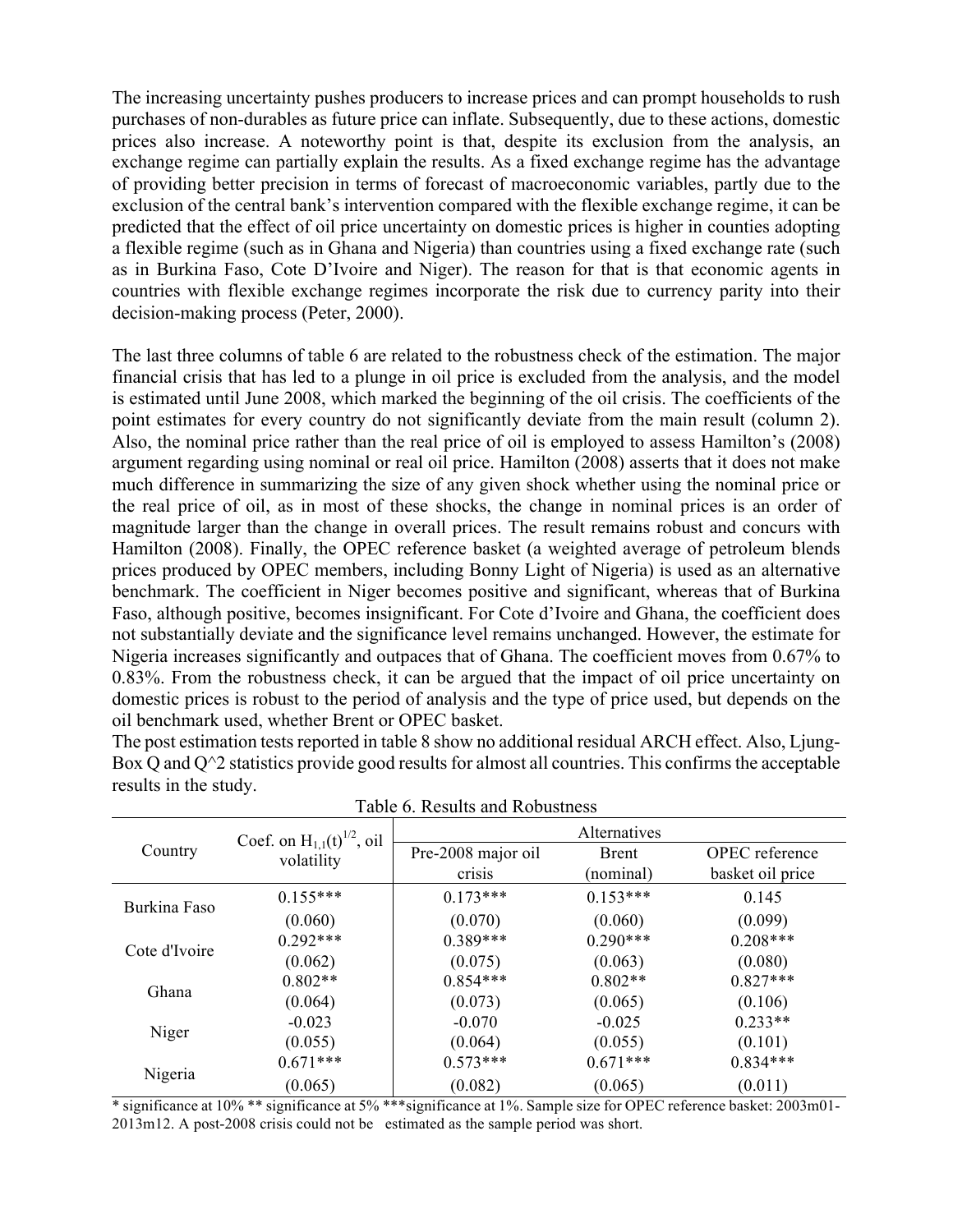| Country       | LM test of Arch effect<br>in the residual |       |        |       | Autocorrelation (Ljung-Box Q-stat) |       |
|---------------|-------------------------------------------|-------|--------|-------|------------------------------------|-------|
|               | F-statistic                               | Prob. | Q-Stat | Prob. | $Q^2$ -Stat                        | Prob. |
| Burkina Faso  | 0.714                                     | 0.398 | 2.955  | 0.565 | 1.533                              | 0.821 |
| Cote d'Ivoire | 0.041                                     | 0.838 | 6.232  | 0.182 | 0.321                              | 0.988 |
| Ghana         | 0.655                                     | 0.418 | 1.460  | 0.834 | 1.016                              | 0.907 |
| Niger         | 0.0125                                    | 0.910 | 2.987  | 0.560 | 1.096                              | 0.895 |
| Nigeria       | 0.344                                     | 0.557 | 24.13  | 0.000 | 0.984                              | 0.912 |

Table 7. Residual diagnostic

### **5. Conclusion and discussions**

A broad literature on oil price volatility attempts to capture the macroeconomic or financial spillover effect of oil price movements using different econometric techniques. Only a few studies have highlighted the role of uncertainty as well as asymmetries in oil price movements in developing countries. This study fills this gap by focusing on domestic prices in five developing African economies. The approach follows Engle and Ng's asymmetry tests (1993), and the Elder (1995, 2004), Elder and Serletis (2009, 2010) Bivariate VAR GARCH-M model used to analyse oil price uncertainty, where uncertainty is measured as the conditional standard deviation of the one-period-ahead forecast error of the change in the price of oil. The results indicate evidence of asymmetry in the response of domestic prices to shocks. The bias in the volatility response of domestic price is driven by the positive size of the shocks rather than the negative size or the sign of the shocks. In all five countries, the null hypothesis of no positive size-bias is strongly rejected at all percentage levels, indicating that large and small positive shocks have different implications for domestic price volatility. The investigation into the effect of oil price uncertainty on domestic price shows a positive, large and significant coefficient. There is a strong correlation between uncertainty of oil price and increasing domestic prices. The point estimates seem to be highly associated with the country's oil endowment. Oil producing developing countries are more sensitive to oil price uncertainty than non-oil producing developing economies. The robustness tests indicate that the results are robust to the period used or the measurement of oil price, whether nominal or real. However, changing from Brent oil price to OPEC basket reference generates challenging results, which could be explained by the countries' choice of benchmark. Combining the findings from the tests of asymmetry with that of the impact of oil price uncertainty (see Bernanke, 1983 and Pindyck, 1991), it is apparent that economic agents are oil risk adverse. Uncertainty about oil price creates biases in both producers and consumers' behaviours, leading to more asymmetries in the response of domestic prices.

The study has the following caveats. First, the measurement of oil price uncertainty is based on the conditional standard deviation of oil price around the mean, which is the dispersion in the forecast error generated by historical data. The model does not incorporate future components in the parametrization. However, the extensive application of ARCH-types models in the measurement of uncertainty in the literature (such as Engle, 1982; Greir and Perry, 1998; Elder 1995, 2004; Elder and Serletis, 2009, 2010) provides a strong background and justification for this study. Second, is the measurement of domestic prices. The indicator used is the consumer price index of all goods. The effort to disaggregate this data (and use indices such as food price index, or non-food price index) or use the producer price index faced data availability challenges. The third caveat is that the paper does not cover issues like states switching or the probability of transition between states in the interaction between oil prices and domestic prices. In this regards, modeling the relationship using the Markov-switching model can provide interesting insights. The advantage of Markov-switching is that, in addition to dealing with regime switching, the model captures possible asymmetries or nonlinearity in the adjustment processes of variables, including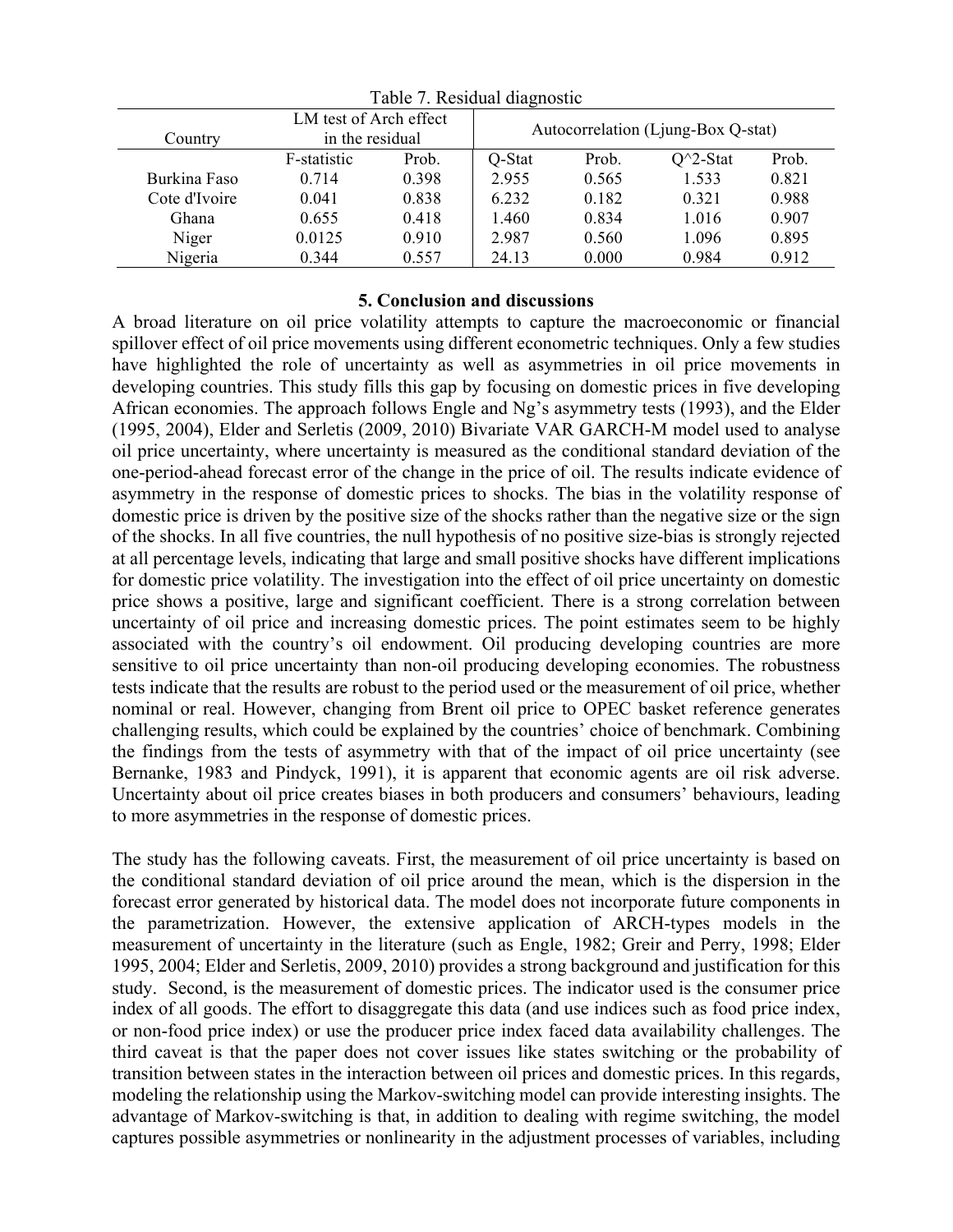when the adjustments are driven by exogenous shocks (basher et al.,2016). The MCMC has been applied in many issues including marketing research (The study can therefore be extended by incorporating for example domestic fuel prices and domestic food prices to the model into a Bayesian Monte Carlo Markov Chain (MCMC) framework, as in Managi et Okimoto (2013). This choice can be justified by the numerous flexibilities the MCMC offers (Kim and Nelson, 1999; Chib, 1996) as well as the advantages mentioned above. Besides, the analysis of oil price spillover should remain broad, involving numerous variables. The reasons is that oil price fluctuates at a high frequency, and its denomination is US dollar increases its interaction with financial variables at both international and national levels.

## **References**

Barlett, M.S., (1963) "Statistical Estimation of Density Function, Sankhya" *Ser*. A, 25, 245-54

Barsky, Robert B., & Lutz Kilian. (2004) "Oil and the Macroeconomy since the 1970s" *Journal of Economic Perspectives*, 18(4), 115–34.

Basher, S. A., Haug, A. A., & Sadorsky, P., (2016) "The impact of oil shocks on exchange rates: A Markov-switching approach". *Energy Economics*, *54*, 11–23.

Bernanke, B.S., Mark G., & Mark, W.W., (1997) "Systematic Monetary Policy and the Effects of Oil Price Shocks" *Brookings Papers on Economic Activity*, 1,91–142.

Beckmann, J., & Czudaj, R., (2013). Is there a homogenous causality pattern between oil prices and currencies of oil importers and exporters? *Energy Econ*. 40, 665–678.

Bollerslev, T., Engle, R.F., & Wooldridge, J.M., (1988) "A capital asset pricing model with time varying co-variances" *Journal of Political Economy*, 96, 116-131.

Bollerslev, T., (1986) "Generalized Autoregressive Conditional Heteroskedasticity" *Journal of Econometrics*, 31, 307-327.

Borenstein, S., Cameron, A. C., & Gilbert R., (1997). "Do Gasoline Prices Respond Asymmetrically to Crude Oil Price Changes?" *Quarterly Journal of Economics*, 112 (1), 305–39.

Brown, S., & Yucel, M., (1999) "Oil prices and U.S. aggregate economic activity: a question of neutrality" *Economic and Financial Review*, Federal Reserve Bank of Dallas Second Quarter, 16-23.

Brown, S., & Yucel, M., (2002) "Energy prices and aggregate economic activity: an interpretative survey" *Quarterly Review of Economics and Finance*, 42 (2), 193–208.

Campbell, J. Y., Lo, A. W., MacKinlay, A. C., Adamek, P., & Viceira, L. M. (1997) "The *Econometrics of Financial Markets"* Princeton, NJ: Princeton University Press.

Chib, S.,(1996). "Calculating posterior distributions and model estimates in Markov mixture models". *Journal of Econometrics,* 75, 79–98.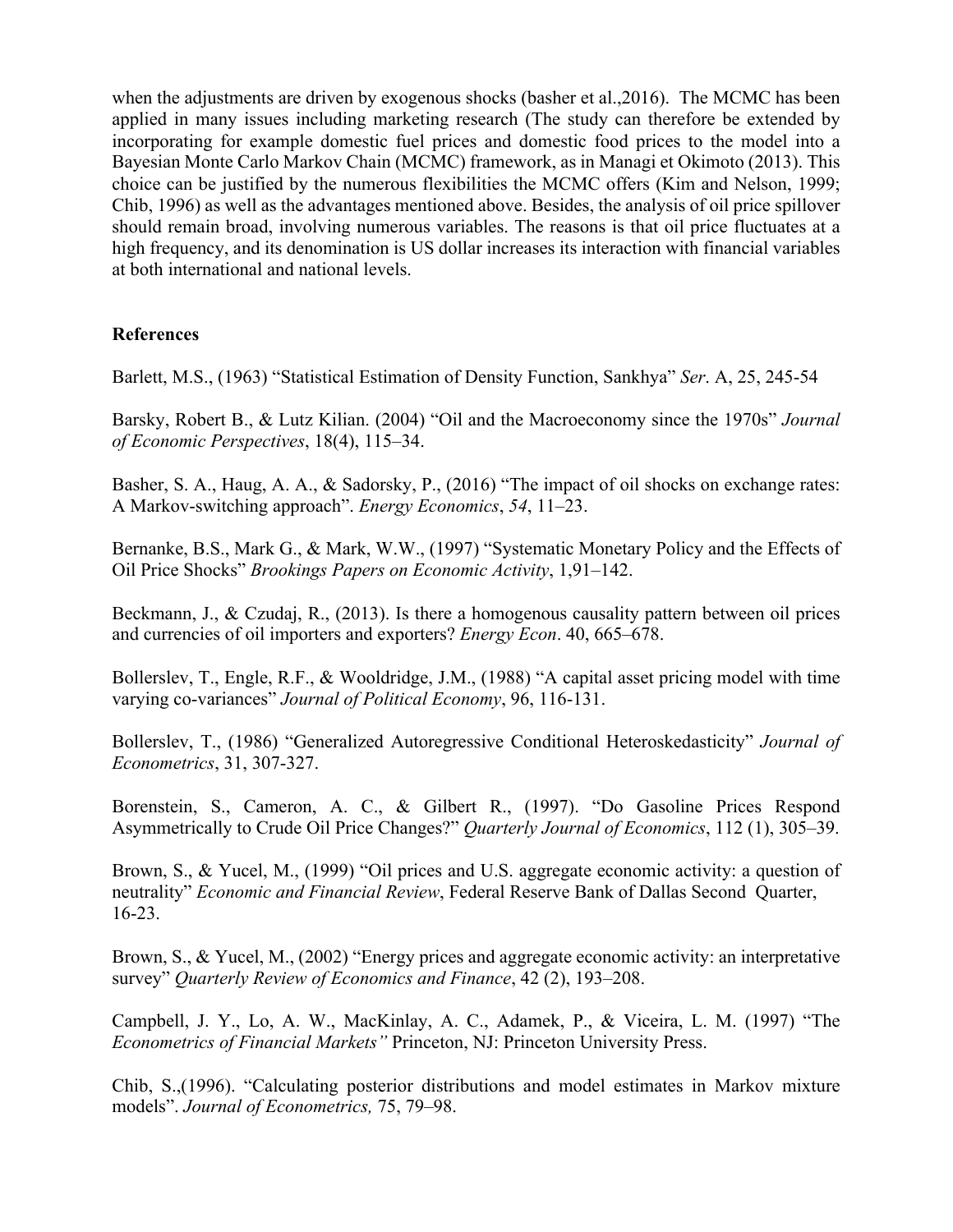Christiano, L.J., & Fitzgerald, T. J., (2003) "The band pass filter" *International Economic Review*, 44,435-465.

Davis, S.J., (1987) "Allocative Disturbances and Specific Capital in Real Business Cycle Theories" *American Economic Review Papers and Proceedings*, 77, 738–51.

Davis, S.J., & Haltiwanger J., (2001) "Sectoral Job Creation and Destruction Responses to Oil Price Changes" *Journal of Monetary Economics*, 48, 465–512.

Dickey, D.A., & Fuller, W.A., (1981) "Likelihood ratio statistics for autoregressive time series with a unit root" *Econometrica,* 49, 1057–1072.

Ding, Z., Granger, C. W. J., & Engle, R. F., (1993) "A Long Memory Property of Stock Market Returns and a New Model" *Journal of Empirical Finance*, 1, 83–106.

Edelstein, P., & Kilian L., (2007a) "The Response of Business Fixed Investment to Changes in Energy Prices: A Test of Some Hypotheses about the Transmission of Energy Price Shocks" *B.E. Journal of Macroeconomics*, 7(1).

Edelstein, P., & Kilian L., (2007b) "Retail Energy Prices and Consumer Expenditures" Unpublished.

Elder, J., (2003) "An impulse-response function for a vector auto-regression with multivariate GARCH-in-mean" *Economics Letters*, 79 (1), 21–26.

Elder, J., (1995) "Macroeconomic and Financial Effects of Monetary Policy and Monetary Policy Uncertainty" *(Ph.D. Dissertation) University of Virginia*.

Elder, J., (2004) "Another perspective on the effects of inflation volatility. *Journal of Money" Credit and Banking*, 36, 911–928.

Elder, J., Serletis, A., (2009) "Oil price uncertainty in Canada". *Energy Econ*. 31, 852–856.

Elder, J., Serletis, A., (2010) "Oil price uncertainty. J. Money Credit Bank". 42, 1138–1159. Elder,

Elliot, G., Rothenberg, T.J., & Stock, J.H., (1996) "Efficient tests for an autoregressive unit root" *Econometrica*, 64, 813–836.

Engle, R.F., (1982) "Autoregressive conditional heteroskedasticity with estimates of the variance of United Kingdom inflation". *Econometrica*, 50, 987-1007.

Engle, R.F., Granger, C.W.J &. Kraft, D.F., (1984) "Combining competing forecasts of inflation using a bivariate ARCH model". *Journal of Economic Dynamics and Control*, 8, 151-165.

Engle R.F., Lilien, D.M., & Robins, R.P., (1987) "Estimating time varying risk premia in the term structure: The ARCH-M model". *Econometrica*, 55 391–407.

Engle, R.F., & Kroner, K.F., (1995) "Multivariate simultaneous generalized ARCH". *Econ. Theory*, 11, 122–150.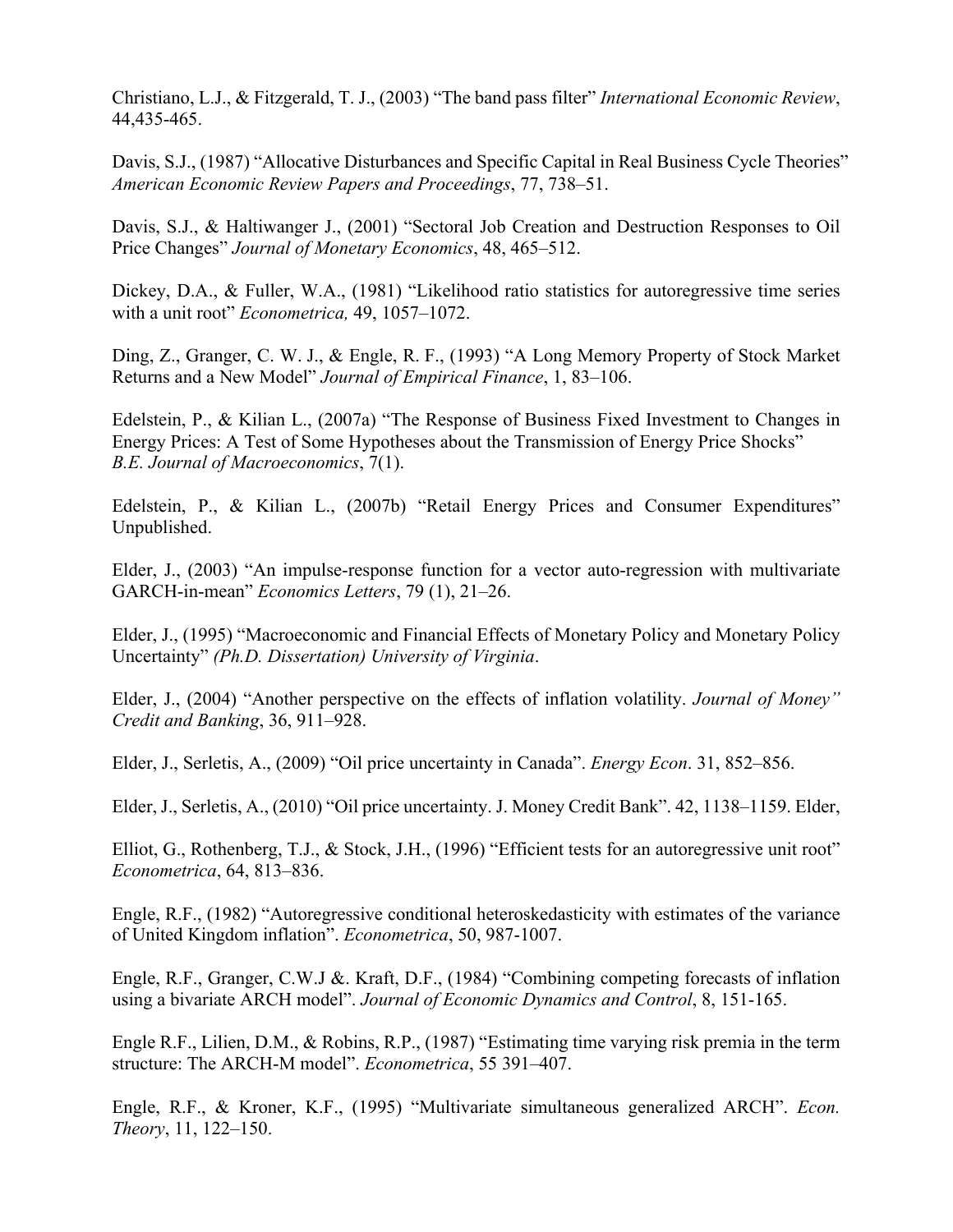Engle, R.F., & Victor K. Ng., (1993) "Measuring and Testing the Impact of News on Volatility". *The Journal of Finance*, 5, 1749-1778.

Glosten, L., Jaganathan, R., & Runkle, D., (1993) "Relationship between the Expected Value and Volatility of the Nominal Excess Returns on Stocks", *Journal of Finance*, 48, 1779–1802.

Goldberg, P.K., (1998) "The Effects of the Corporate Average Fuel Efficiency Standards in the US". *Journal of Industrial Economics*, 46(1), 1–33.

Golub, S.S., (1983) "Oil prices and exchange rates". *Econ. J*. 93, 576–593. Greir, K.B., & Perry, M.J., (1998) "Inflation and inflation uncertainty in the G-7 countries". *Journal of International Money and Finance*, 17 (4), 671–689.

Greir, K.B., & Perry, M.J., (2000) "The effects of real and nominal uncertainty of inflation and output growth: some GARCH-M evidence". *Journal of Applied Econometrics* 15 (1), 45–98.

Grier, K.B., Henry, Ó.T., Olekalns, N., Shields, K., (2004) "The asymmetric effects of uncertainty on inflation and output growth". *J. Appl. Econ*. 19, 551–565.

Hamilton, J.D., (2008) "Oil and the macroeconomy. In: Durlauf, S.N., Blume, L.E. (Eds.)", *The New Palgrave Dictionary of Economics. Palgrave Macmillan.*

Hamilton, J.D., (1988) "A Neoclassical Model of Unemployment and the Business Cycle". *Journal of Political Economy*, 96, 593–617.

Hamilton, J.D., (1996) "This Is What Happened to the Oil Price–Macroeconomy Relationship". *Journal of Monetary Economics*, 38(2), 215–20.

Hamilton, J.D., (2003) "What Is an Oil Shock?" *Journal of Econometrics*, 113(2), 363–98.

Hamilton, J.D., (2008) "Oil and the Macroeconomy". In the New Palgrave Dictionary of Economics, Second edition, ed. Steven N. Durlauf and Lawrence E. Blume. Houndmills, U.K. and New York: *Palgrave Macmillan*

Hooker, M.A., (1996a)T"his Is What Happened to the Oil Price–Macroeconomy Relationship: Reply." *Journal of Monetary Economics*, 38(2), 221–22.

Hooker, M.A., (1996b) "What Happened to the Oil Price–Macroeconomy Relationship?" *Journal of Monetary Economics*, 38(2), 195–213.

Hooker, M.A. (2002) "Are Oil Shocks Inflationary? Asymmetric and Nonlinear Specifications versus Changes in Regime". *Journal of Money, Credit, and Banking*, 34(2), 540–61.

Johansen, S., (1988) "Statistical analysis of cointegrating vectors". *Journal of Economic Dynamic and Control,* 12, 231–254.

Johansen, S., (1991) "Estimation and hypothesis testing of cointegration vectors in Gaussian vector autoregressive models". *Econometrica*, 59, 1551–1580.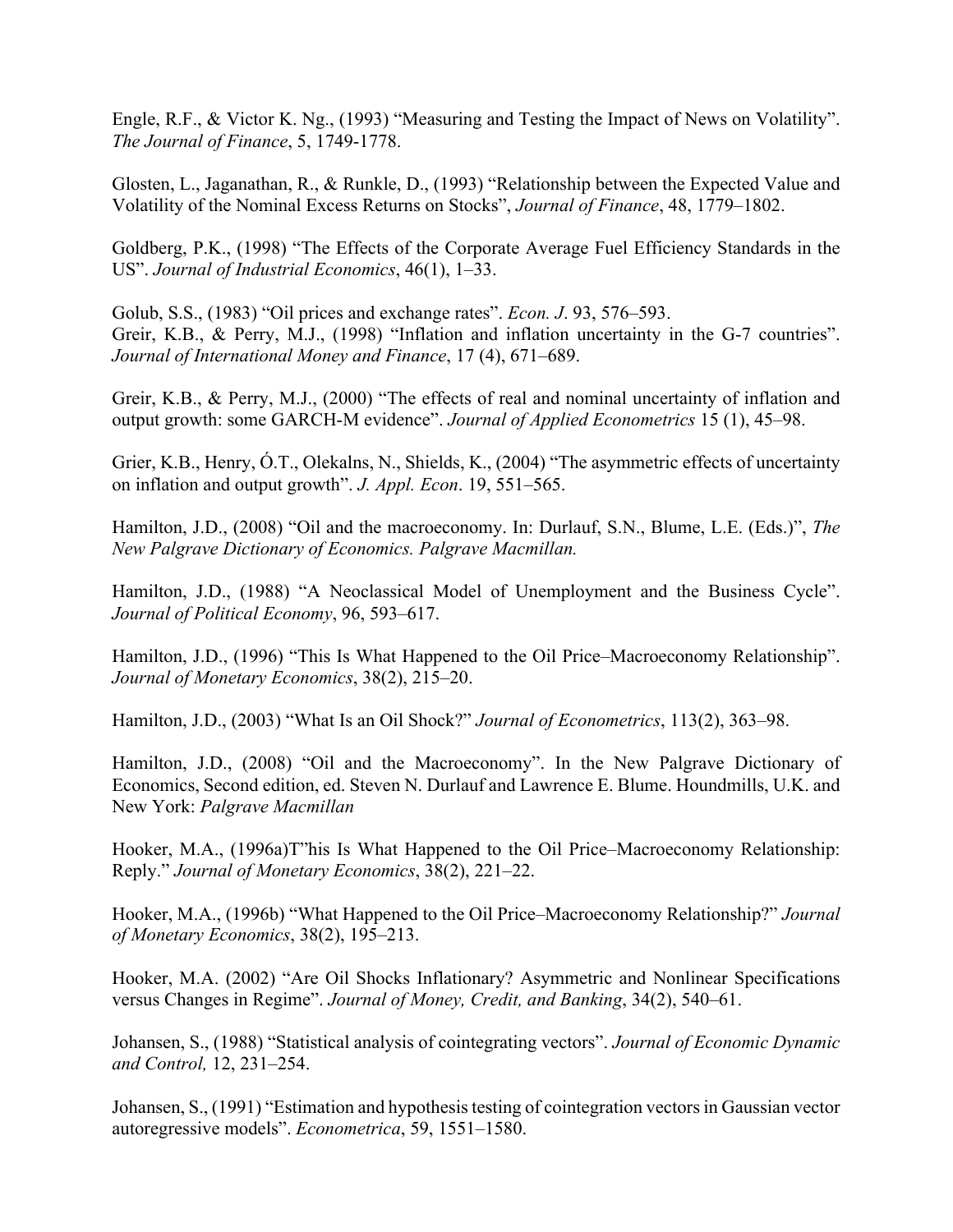Keane L. S., Mignon, V., (2008) "Oil prices and economic activity: an asymmetric cointegration approach". *Energy Economics* 30 (3), 847–855.

Kenen, P. B., (2000)" Fixed Versus Floating Exchange Rates". *Cato Journal*, 20(1), 109-113.

Kilian, L., (2009) "Not All Oil Price Shocks Are Alike: Disentangling Supply Shocks in the Crude Oil Market". *The American Economic Review*, 99(3), 1053–1069.

Kilian, L., (2008) "The Economic Effects of Energy Price Shocks". *Journal of Economic Literature*, 46(4), 871–909.

Kilian, L., (2008b) "Exogenous Oil Supply Shocks: How Big Are They and How Much Do They Matter for the U.S. Economy?" *Review of Economics and Statistics*, 90(2), 216–40.

Kim, C. J., & Nelson, C., (1999). "State-Space Models with Regime Switching: Classical and Gibbs-sampling Approaches with Applications". *MIT Press, Cambridge.*

Kwiatkowski, D., Phillips, P.C.B., Schmidt, P., & Shin, Y., (1992) "Testing the null hypothesis of stationarity against the alternative of a unit root". *J. Econ*. 54, 159–178.

Lee, K., Ni S., (2002) "On the Dynamic Effects of Oil Price Shocks: A Study Using Industry Level Data". *Journal of Monetary Economics*, 49(4), 823–52

Lee, K., Ni S., & Ronald, A. R.,(1995) "Oil Shocks and the Macroeconomy: The Role of Price Variability". *Energy Journal*, 16(4), 39–56.

Lee, N, W. K., & West, K. D., (1994) "Automatic lag selection in covariance matrix estimation". *The Review of Economic Studies*, 61,631-653.

Managi, S., & Okimoto, T., (2013). Does the price of oil interact with clean energy prices in the stock market? *Japan and the World Economy*, *27*(1)–9.

Mork, K.,A., (1989) "Oil and Macroeconomy When Prices Go Up and Down: An Extension of Hamilton's Results". *Journal of Political Economy*, 97(3), 740–44.

Moschini, G., & Hennessy, D. A., (2001) "Uncertainty, Risk Aversion, and Risk Management for Agriculture Producers". *Handbook of Agricultural Economics*, 1, 88–153.

Nelson, D. B., (1991) "Conditional Heteroskedasticity in Asset Pricing: A New Approach," *Econometrica*, 59, 347-370.

Nelson, D. B. & Cao, C. Q., (1992) "Inequality Constraints in the Univariate GARCH Model". *Journal of Business and Economic Statistics*, 10, 229–235.

Newey, W. K. & West, K, D., (1987) "A Simple, Positive Semi-definite, Heteroskedasticity and Autocorrelation Consistent Covariance Matrix". *Econometrica*, 55 (3): 703–708.